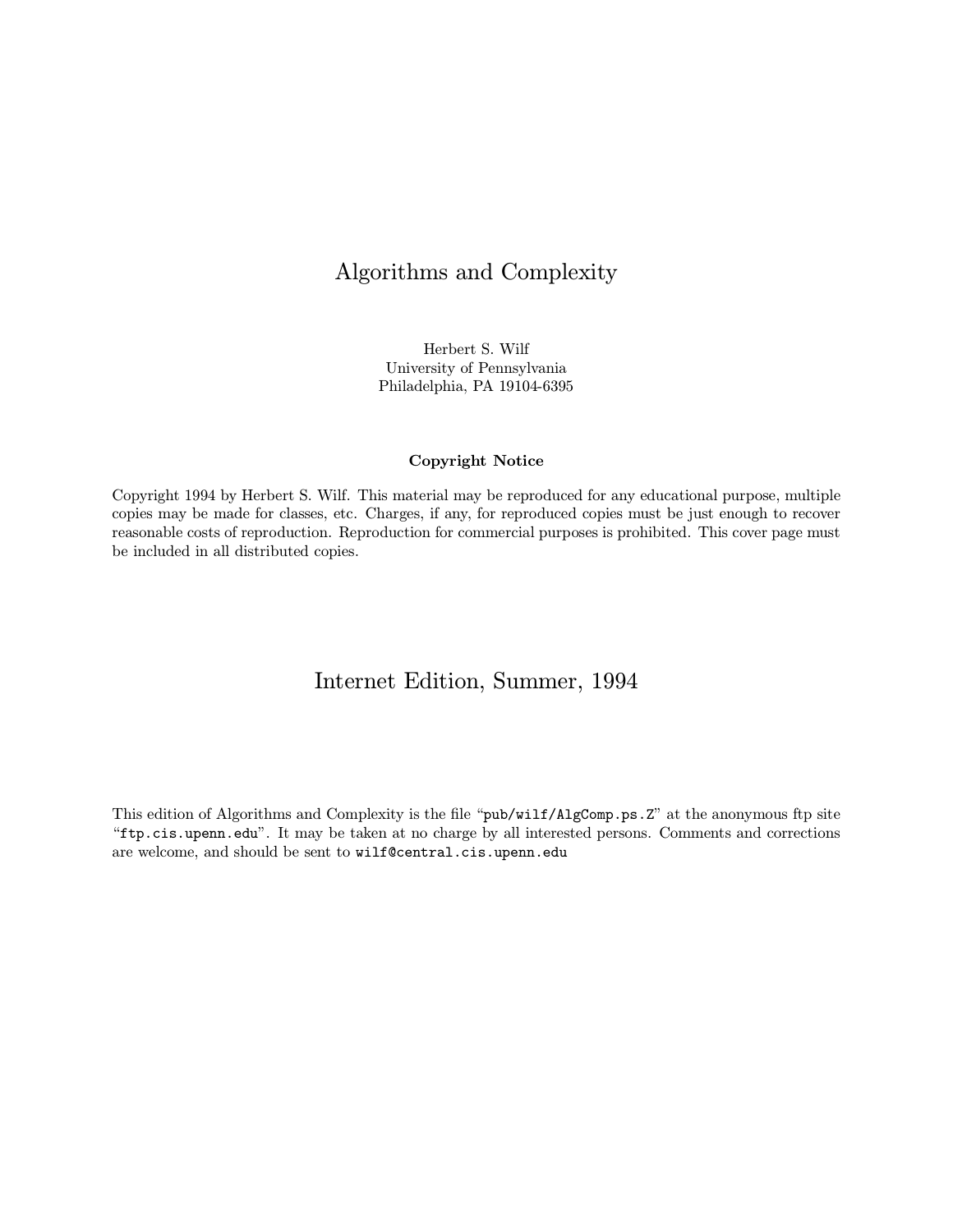Number theory is the study of the properties of the positive integers. It is one of the oldest branches of mathematics, and one of the purest, so to speak. It has immense vitality, however, and we will see in this chapter and the next that parts of number theory are extremely relevant to current research in algorithms.

Part of the reason for this is that number theory enters into the analysis of algorithms, but that isn't the whole story.

Part of the reason is that many famous problems of number theory, when viewed from an algorithmic viewpoint (like, how do you decide whether or not a positive integer n is prime?) present extremely deep and attractive unsolved algorithmic problems. At least, they are unsolved if we regard the question as not just how to do these problems computationally, but how to do them as rapidly as possible.

But that's not the whole story either.

There are close connections between algorithmic problems in the theory of numbers, and problems in other fields, seemingly far removed from number theory. There is a unity between these seemingly diverse problems that enhances the already considerable beauty of any one of them. At least some of these connections will be apparent by the end of study of Chapter 5.

#### 4.1 Preliminaries

We collect in this section a number of facts about the theory of numbers, for later reference.

If n and m are positive integers then to *divide* n by m is to find an integer  $q \ge 0$  (the *quotient*) and an integer r ( the remainder) such that  $0 \le r < m$  and  $n = qm + r$ .

If  $r = 0$ , we say that 'm divides n,' or 'm is a divisor of n,' and we write m|n. In any case the remainder r is also called 'n modulo m,' and we write  $r = n \mod m$ . Thus  $4 = 11 \mod 7$ , for instance.

If n has no divisors other than  $m = n$  and  $m = 1$ , then n is prime, else n is composite. Every positive integer n can be factored into primes, uniquely apart from the order of the factors. Thus  $120 = 2^3 \cdot 3 \cdot 5$ , and in general we will write

$$
n = p_1^{a_1} p_2^{a_2} \cdots p_l^{a_l} = \prod_{i=1}^l p_i^{a_i}.
$$
\n(4.1.1)

We will refer to  $(4.1.1)$  as the *canonical factorization* of *n*.

Many interesting and important properties of an integer  $n$  can be calculated from its canonical factorization. For instance, let  $d(n)$  be the number of divisors of the integer n. The divisors of 6 are 1, 2, 3, 6, so  $d(6) = 4.$ 

Can we find a formula for  $d(n)$ ? A small example may help to clarify the method. Since  $120 = 2^3 \cdot 3 \cdot 5$ , a divisor of 120 must be of the form  $m = 2^a 3^b 5^c$ , in which a can have the values 0,1,2,3, b can be 0 or 1, and c can be 0 or 1. Thus there are 4 choices for  $a, 2$  for  $b$  and 2 for  $c$ , so there are 16 divisors of 120.

In general, the integer  $n$  in  $(4.1.1)$  has exactly

$$
d(n) = (1 + a_1)(1 + a_2) \cdots (1 + a_l)
$$
\n(4.1.2)

divisors.

If m and n are nonnegative integers then their greatest common divisor, written  $gcd(n, m)$ , is the integer g that

(a) divides both  $m$  and  $n$  and

(b) is divisible by every other common divisor of  $m$  and  $n$ .

Thus  $gcd(12, 8) = 4$ ,  $gcd(42, 33) = 3$ , etc. If  $gcd(n, m) = 1$  then we say that n and m are relatively prime. Thus 27 and 125 are relatively prime (even though neither of them is prime).

If  $n > 0$  is given, then  $\phi(n)$  will denote the number of positive integers m such that  $m \leq n$  and  $gcd(n, m) = 1$ . Thus  $\phi(6) = 2$ , because there are only two positive integers  $\leq 6$  that are relatively prime to 6 (namely 1 and 5).  $\phi(n)$  is called the Euler  $\phi$ -function, or the Euler totient function.

Let's find a formula that expresses  $\phi(n)$  in terms of the canonical factorization (4.1.1) of n.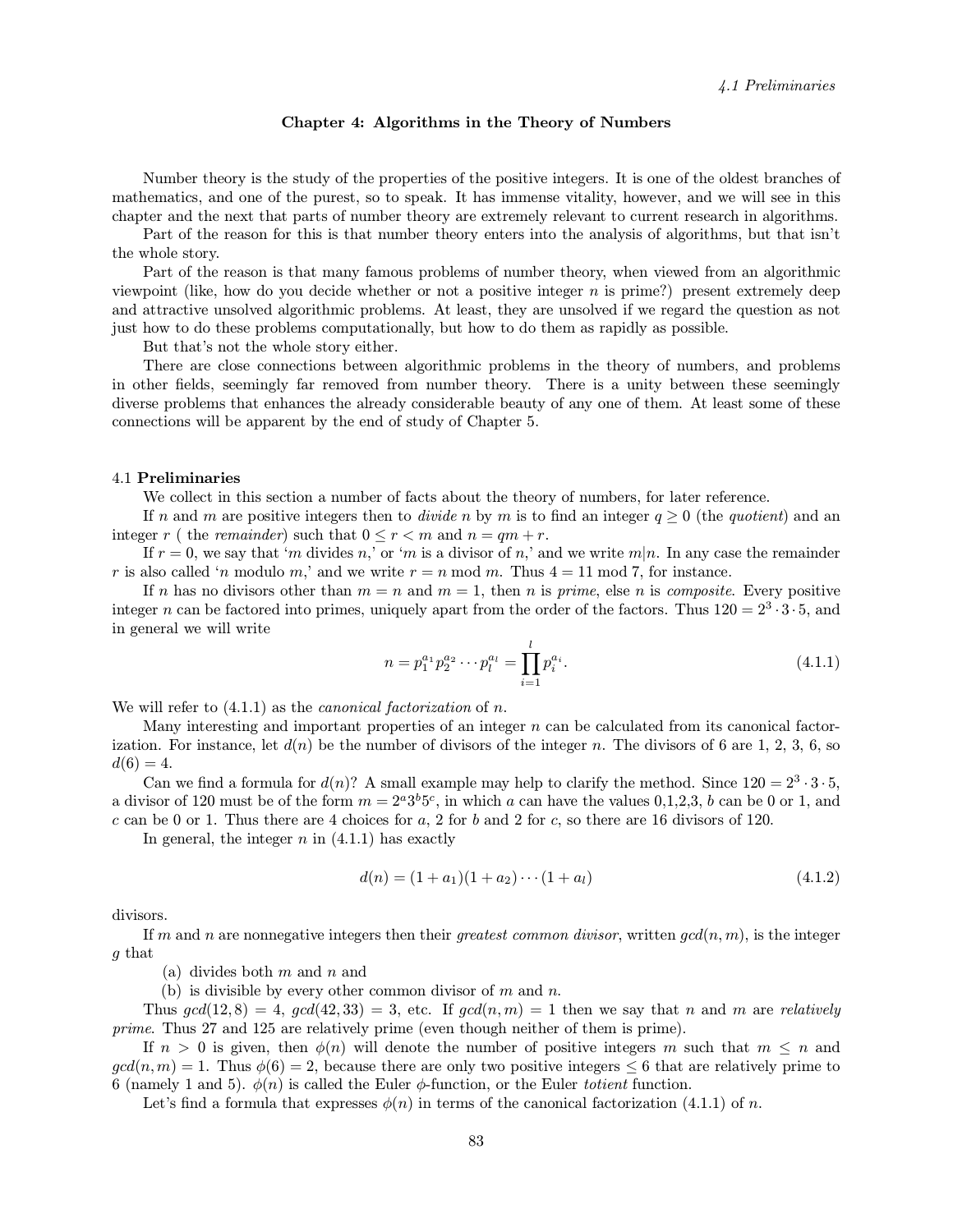We want to count the positive integers m for which  $m \leq n$ , and m is not divisible by any of the primes  $p_i$  that appear in (4.1.1). There are n possibilities for such an integer m. Of these we throw away  $n/p_1$  of them because they are divisible by  $p_1$ . Then we discard  $n/p_2$  multiples of  $p_2$ , etc. This leaves us with

$$
n - n/p_1 - n/p_2 - \dots - n/p_l \tag{4.1.3}
$$

possible m's.

But we have thrown away too much. An integer m that is a multiple of both  $p_1$  and  $p_2$  has been discarded at least twice. So let's correct these errors by adding

$$
n/(p_1p_2)+n/(p_1p_3)+\cdots+n/(p_1p_l)+\cdots+n/(p_{l-1}p_l)
$$

to (4.1.3).

The reader will have noticed that we added back too much, because an integer that is divisible by  $p_1p_2p_3$ , for instance, would have been re-entered at least twice. The 'bottom line' of counting too much, then too little, then too much, etc. is the messy formula

$$
\phi(n) = n - n/p_1 - n/p_2 - \dots - n/p_l + n/(p_1p_2) + \dots + n/(p_{l-1}p_l)
$$
  
- n/(p\_1p\_2p\_3) - \dots - n/(p\_{l-2}p\_{l-1}p\_l)   
+ \dots + (-1)^{l}n/(p\_1p\_2 \dots p\_l). \t(4.1.4)

Fortunately (4.1.4) is identical with the much simpler expression

$$
\phi(n) = n(1 - 1/p_1)(1 - 1/p_2) \cdots (1 - 1/p_l) \tag{4.1.5}
$$

which the reader can check by beginning with (4.1.5) and expanding the product.

To calculate  $\phi(120)$ , for example, we first find the canonical factorization  $120 = 2^3 \cdot 3 \cdot 5$ . Then we apply  $(4.1.5)$  to get

$$
\phi(120) = 120(1 - 1/2)(1 - 1/3)(1 - 1/5) \n= 32.
$$

Thus, among the integers  $1, 2, \ldots, 120$ , there are exactly 32 that are relatively prime to 120.

## Exercises for section 4.1

1. Find a formula for the sum of the divisors of an integer n, expressed in terms of its prime divisors and their multiplicities.

2. How many positive integers are  $\leq 10^{10}$  and have an odd number of divisors? Find a simple formula for the number of such integers that are  $\leq n$ .

3. If  $\phi(n) = 2$  then what do you know about n?

4. For which *n* is  $\phi(n)$  odd?

## 4.2 The greatest common divisor

Let m and n be two positive integers. Suppose we divide n by m, to obtain a quotient q and a remainder r, with, of course,  $0 \le r < m$ . Then we have

$$
n = qm + r.\tag{4.2.1}
$$

If g is some integer that divides both n and m then obviously g divides r also. Thus every common divisor of n and m is a common divisor of m and r. Conversely, if g is a common divisor of m and r then  $(4.2.1)$ shows that  $q$  divides  $n$  too.

It follows that  $gcd(n, m) = gcd(m, r)$ . If  $r = 0$  then  $n = qm$ , and clearly,  $gcd(n, m) = m$ .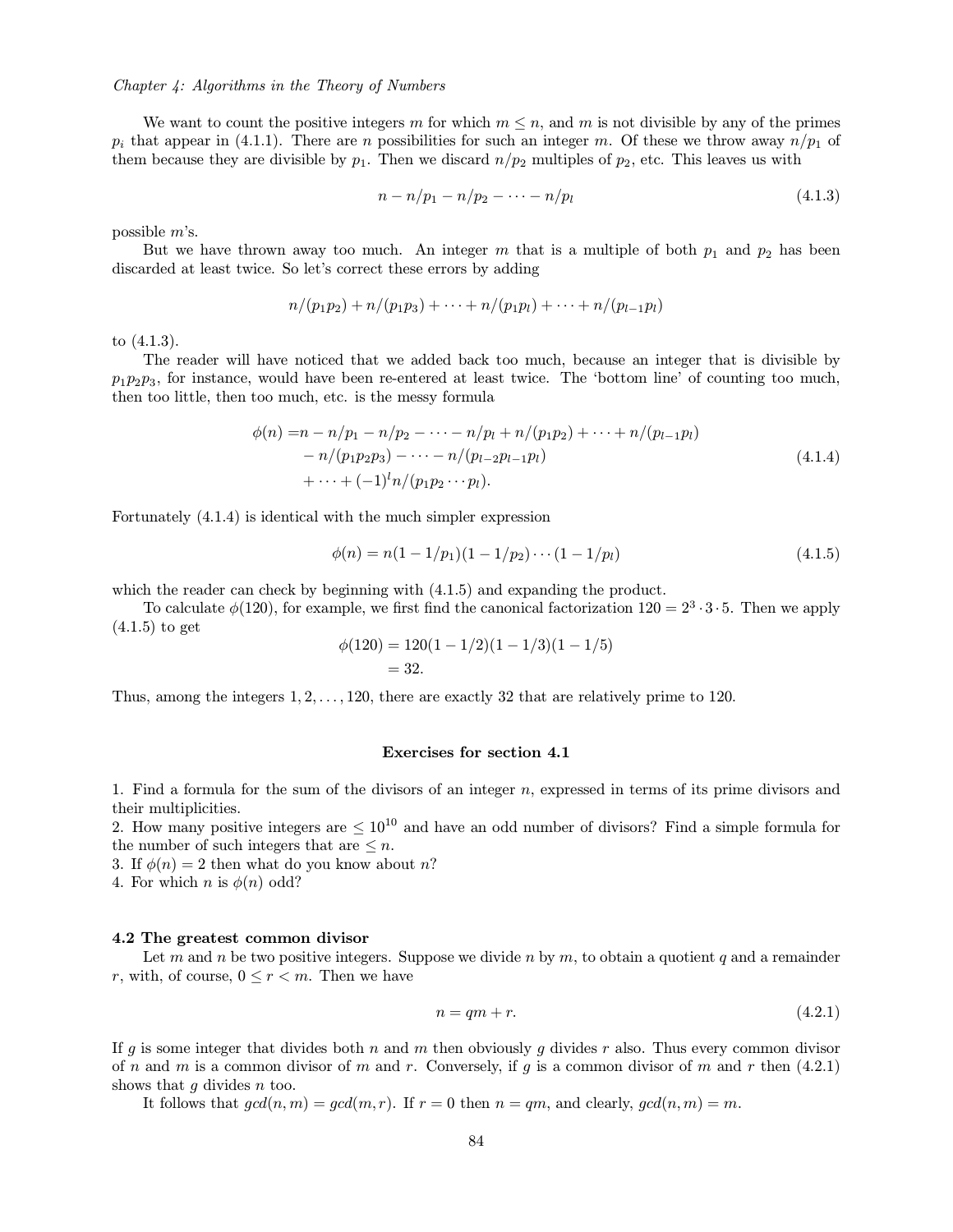If we use the customary abbreviation 'n mod m' for r, the remainder in the division of n by m, then what we have shown is that

$$
gcd(n,m) = gcd(m,n \bmod m).
$$

This leads to the following recursive procedure for computing the g.c.d.

function  $gcd(n, m);$ {finds *gcd* of given nonnegative integers *n* and  $m$ } if  $m = 0$  then  $gcd := n$  else  $gcd := gcd(m, n \mod m)$ end.

The above is the famous 'Euclidean algorithm' for the g.c.d. It is one of the oldest algorithms known.

The reader is invited to write the Euclidean algorithm as a recursive program, and get it working on some computer. Use a recursive language, write the program more or less as above, and try it out with some large, healthy integers  $n$  and  $m$ .

The gcd program exhibits all of the symptoms of recursion. It calls itself with smaller values of its variable list. It begins with 'if trivialcase then do trivialthing'  $(m = 0)$ , and this case is all-important because it's the only way the procedure can stop itself.

If, for example, we want the g.c.d. of 13 and 21, we call the program with  $n = 13$  and  $m = 21$ , and it then recursively calls itself with the following arguments:

$$
(21, 13), (13, 8), (8, 5), (5, 3), (3, 2), (2, 1), (1, 0) \tag{4.2.2}
$$

When it arrives at a call in which the 'm' is 0, then the 'n,' namely 1 in this case, is the desired g.c.d.

What is the input to the problem? The two integers  $n, m$  whose g.c.d. we want are the input, and the number of bits that are needed to input those two integers is  $\Theta(\log n)+\Theta(\log m)$ , namely  $\Theta(\log mn)$ . Hence  $c \log mn$  is the length of the input bit string. Now let's see how long the algorithm might run with an input string of that length.<sup>\*</sup>

To measure the running time of the algorithm we need first to choose a unit of cost or work. Let's agree that one unit of labor is the execution of a single 'a mod  $b$ ' operation. In this problem, an equivalent measure of cost would be the number of times the algorithm calls itself recursively. In the example (4.2.2) the cost was 7 units.

**Lemma 4.2.1.** If  $1 \leq b \leq a$  then a mod  $b \leq (a-1)/2$ .

**Proof:** Clearly a mod  $b < b - 1$ . Further,

$$
a \bmod b = a - \left\lfloor \frac{a}{b} \right\rfloor b
$$
  

$$
\leq a - b.
$$

Thus a mod  $b \le \min(a - b, b - 1)$ . Now we distinguish two cases.

First suppose  $b \leq (a+1)/2$ . Then  $b-1 \leq a-b$  and so

$$
a \bmod b \le b - 1
$$
  

$$
\le \frac{a+1}{2} - 1
$$
  

$$
= \frac{a-1}{2}
$$

in this case.

Next, suppose  $b > (a+1)/2$ . Then  $a - b \leq b - 1$  and

$$
a \mod b \le a - b < a - \frac{a+1}{2} = \frac{a-1}{2}
$$

so the result holds in either case.

<sup>∗</sup> In Historia Mathematica 21 (1994), 401-419, Jeffrey Shallit traces this analysis back to Pierre-Joseph-Etienne Finck, in 1841. ´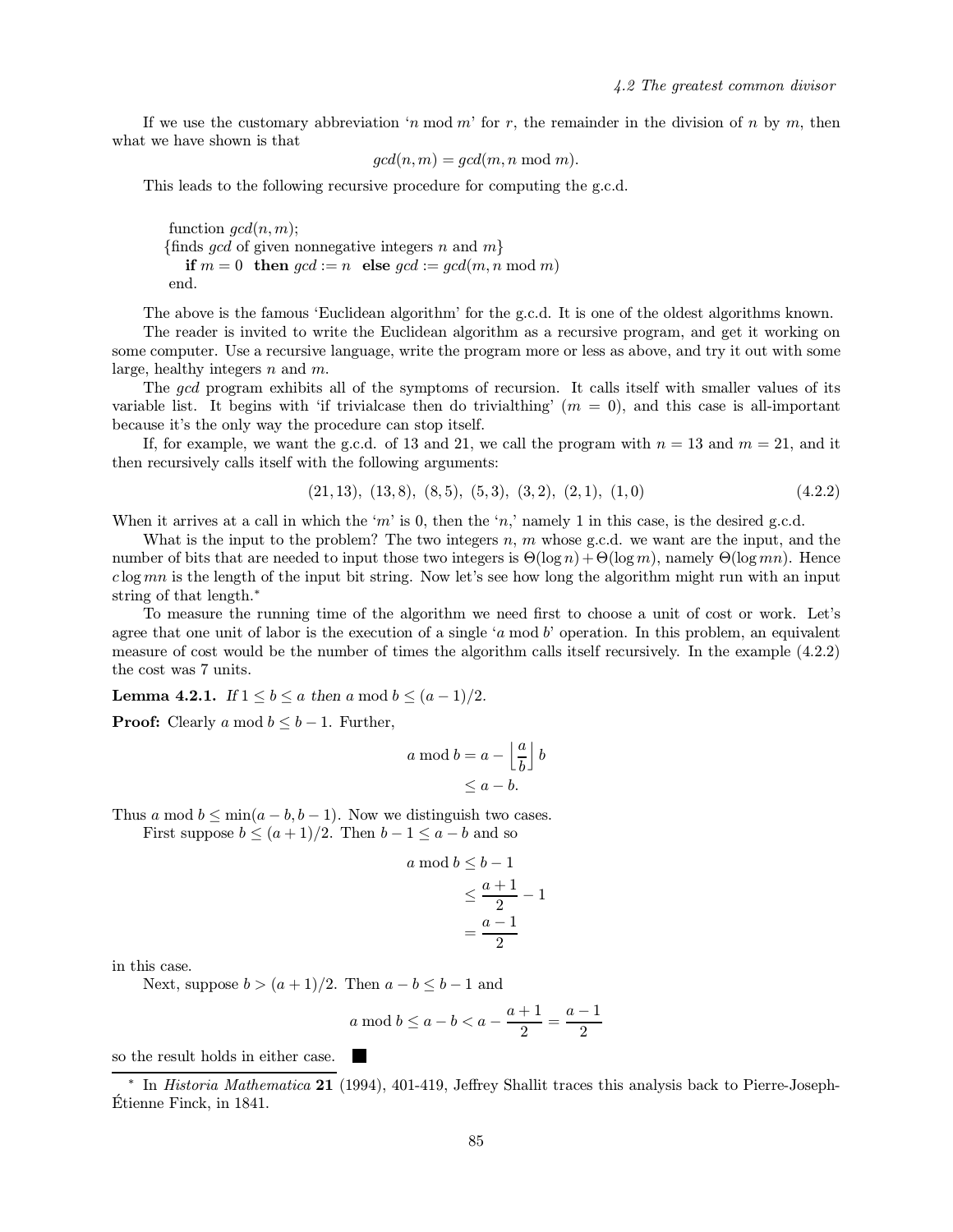Theorem 4.2.1. (A worst-case complexity bound for the Euclidean algorithm) Given two positive integers a, b. The Euclidean algorithm will find their greatest common divisor after a cost of at most  $|2 \log_2 M| + 1$ integer divisions, where  $M = \max(a, b)$ .

Before we prove the theorem, let's return to the example  $(a, b) = (13, 21)$  of the display  $(4.2.2)$ . In that case  $M = 21$  and  $2\log_2 M + 1 = 9.78...$  The theorem asserts that the g.c.d. will be found after at most 9 operations. In fact it was found after 7 operations in that case.

**Proof of theorem:** Suppose first that  $a \geq b$ . The algorithm generates a sequence  $a_0, a_1, \ldots$  where  $a_0 =$  $a, a_1 = b$ , and

$$
a_{j+1} = a_{j-1} \mod a_j \quad (j \ge 1).
$$

By lemma 4.2.1,

$$
a_{j+1} \leq \frac{a_{j-1}-1}{2}
$$
  

$$
\leq \frac{a_{j-1}}{2}.
$$

Then, by induction on  $j$  it follows that

$$
a_{2j} \le \frac{a_0}{2^j} \qquad (j \ge 0)
$$

$$
a_{2j+1} \le \frac{a_1}{2^j} \qquad (j \ge 0)
$$

and so,

$$
a_r \leq 2^{-\lfloor r/2 \rfloor} M
$$
  $(r = 0, 1, 2, ...).$ 

Obviously the algorithm has terminated if  $a_r < 1$ , and this will have happened when r is large enough so that  $2^{-\lfloor r/2\rfloor}M < 1$ , *i.e.*, if  $r > 2\log_2 M$ . If  $a < b$  then after 1 operation we will be in the case ' $a \geq b$ ' that we have just discussed, and the proof is complete.

The upper bound in the statement of theorem 4.2.1 can be visualized as follows. The number  $\log_2 M$ is almost exactly the number of bits in the binary representation of M (what is 'exactly' that number of bits?). Theorem 4.2.1 therefore asserts that we can find the g.c.d. of two integers in a number of operations that is at most a linear function of the number of bits that it takes to represent the two numbers. In brief, we might say that 'Time  $= O(\text{bits})$ ,' in the case of Euclid's algorithm.

## Exercises for section 4.2

1. Write a nonrecursive program, in Basic or Fortran, for the g.c.d. Write a recursive program, in Pascal or a recursive language of your choice, for the g.c.d.

2. Choose 1000 pairs of integers  $(n, m)$ , at random between 1 and 1000. For each pair, compute the g.c.d. using a recursive program and a nonrecursive program.

- (a) Compare the execution times of the two programs.
- (b) There is a theorem to the effect that the probability that two random integers have g.c.d. = 1 is  $6/\pi^2$ . What, precisely, do you think that this theorem means by 'the probability that ...'? What percentage of the 1000 pairs that you chose had g.c.d.  $= 1$ ? Compare your observed percentage with  $100 \cdot (6/\pi^2)$ .

3. Find out when Euclid lived, and with exactly what words he described his algorithm.

4. Write a program that will light up a pixel in row m and column n of your CRT display if and only if  $gcd(m, n) = 1$ . Run the program with enough values of m and n to fill your screen. If you see any interesting visual patterns, try to explain them mathematically.

5. Show that if m and n have a total of B bits, then Euclid's algorithm will not need more than  $2B + 3$ operations before reaching termination.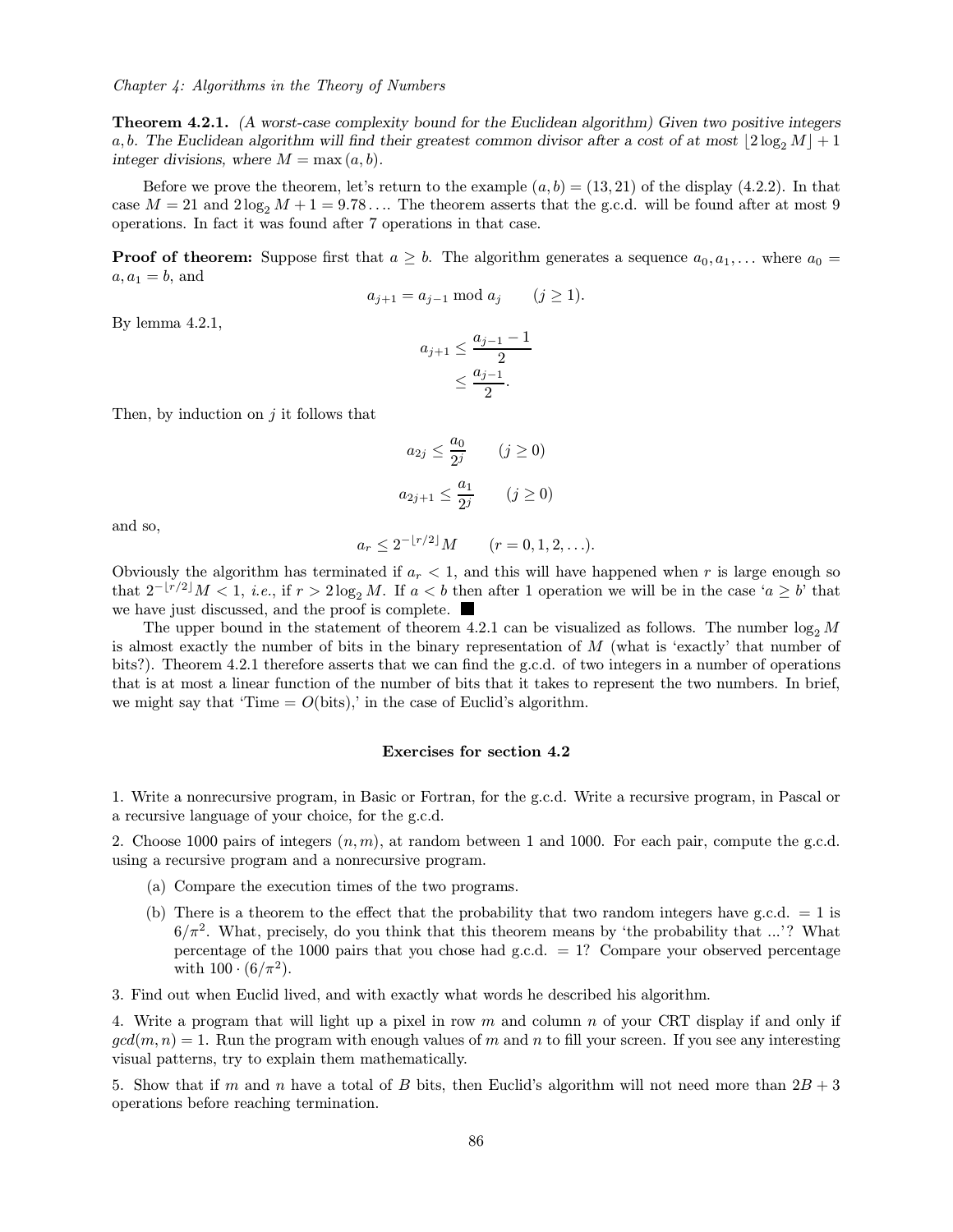6. Suppose we have two positive integers m, n, and we have factored them completely into primes, in the form

$$
m=\prod p_i^{a_i};\qquad n=\prod q_i^{b_i}.
$$

How would you calculate  $gcd(m, n)$  from the above information? How would you calculate the least common multiple (lcm) of m and n from the above information? Prove that  $gcd(m, n) = mn/lcm(m, n)$ .

7. Calculate  $gcd(102131, 56129)$  in two ways: use the method of exercise 6 above, then use the Euclidean algorithm. In each case count the total number of arithmetic operations that you had to do to get the answer.

8. Let  $F_n$  be the  $n^{th}$  Fibonacci number. How many operations will be needed to compute  $gcd(F_n, F_{n-1})$  by the Euclidean algorithm? What is  $gcd(F_n, F_{n-1})$ ?

## 4.3 The extended Euclidean algorithm

Again suppose  $n, m$  are two positive integers whose g.c.d. is  $g$ . Then we can always write  $g$  in the form

$$
g = tn + um \tag{4.3.1}
$$

where t and u are integers. For instance,  $gcd(14, 11) = 1$ , so we can write  $1 = 14t + 11u$  for integers t, u. Can you spot integers t, u that will work? One pair that does the job is  $(4, -5)$ , and there are others (can you find all of them?).

The extended Euclidean algorithm finds not only the g.c.d. of n and m, it also finds a pair of integers  $t$ , u that satisfy (4.3.1). One 'application' of the extended algorithm is that we will obtain an inductive proof of the *existence* of t, u, that is not immediately obvious from  $(4.3.1)$  (see exercise 1 below). While this hardly rates as a 'practical' application, it represents a very important feature of recursive algorithms. We might say, rather generally, that the following items go hand-in-hand:

## Recursive algorithms Inductive proofs Complexity analyses by recurrence formulas

If we have a recursive algorithm, then it is natural to prove the validity of the algorithm by mathematical induction. Conversely, inductive proofs of theorems often (not always, alas!) yield recursive algorithms for the construction of the objects that are being studied. The complexity analysis of a recursive algorithm will use recurrence formulas, in a natural way. We saw that already in the analysis that proved theorem 4.2.1.

Now let's discuss the extended algorithm. Input to it will be two integers  $n$  and  $m$ . Output from it will be  $q = \gcd(n, m)$  and two integers t and u for which (4.3.1) is true.

A single step of the original Euclidean algorithm took us from the problem of finding  $gcd(n, m)$  to  $gcd(m, n \mod m)$ . Suppose, inductively, that we not only know  $q = gcd(m, n \mod m)$  but we also know the coefficients  $t', u'$  for the equation

$$
g = t'm + u'(n \mod m). \tag{4.3.2}
$$

Can we get out, at the next step, the corresponding coefficients t, u for  $(4.3.1)$ ? Indeed we can, by substituting in (4.3.2) the fact that

$$
n \bmod m = n - \left\lfloor \frac{n}{m} \right\rfloor m \tag{4.3.3}
$$

we find that

$$
g = t'm + u'(n - \left\lfloor \frac{n}{m} \right\rfloor m)
$$
  
=  $u'n + (t' - u' \left\lfloor \frac{n}{m} \right\rfloor)m$ . (4.3.4)

Hence the rule by which  $t'$ ,  $u'$  for equation (4.3.2) transform into t, u for equation (4.3.1) is that

$$
t = u'
$$
  

$$
u = t' - \left\lfloor \frac{n}{m} \right\rfloor u'.
$$
 (4.3.5)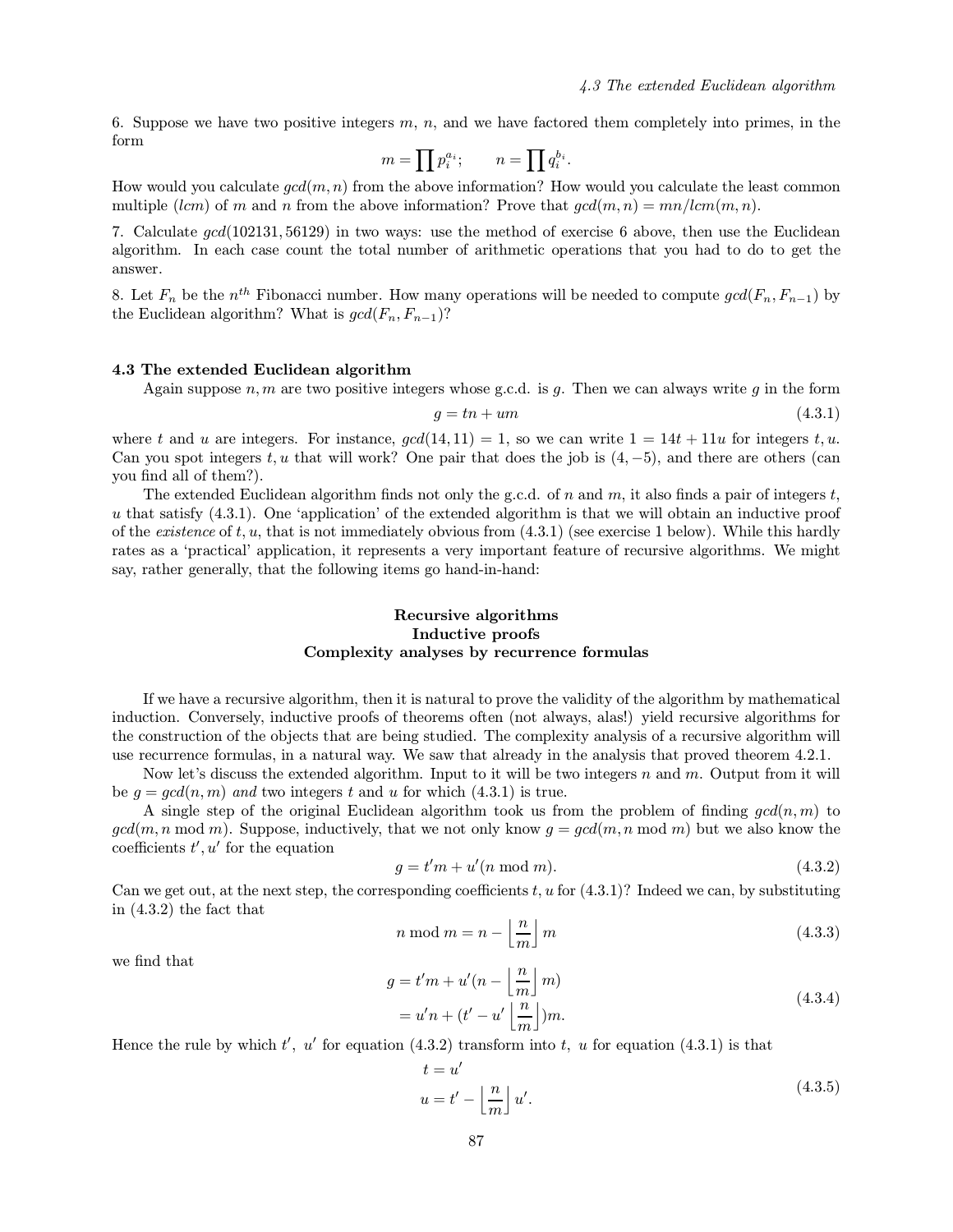We can now formulate recursively the extended Euclidean algorithm.

```
procedure qcdext(n, m, q, t, u);{computes g.c.d. of n and m, and finds
     integers t, u that satisfy (4.3.1)}
  if m = 0 then
           g := n; t := 1; u := 0else
           gcdext(m, n \mod m, g, t, u);s := u:
           u := t - |n/m| u;t := send.{gcdext}
```
It is quite easy to use the algorithm above to make a proof of the main mathematical result of this section (see exercise 1), which is

**Theorem 4.3.1.** Let m and n be given integers, and let g be their greatest common divisor. Then there exist integers t, u such that  $g = tm + un$ . a sa s

An immediate consequence of the algorithm and the theorem is the fact that finding inverses modulo a given integer is an easy computational problem. We will need to refer to that fact in the sequel, so we state it as

**Corollary 4.3.1.** Let m and n be given positive integers, and let g be their g.c.d. Then m has a multiplicative inverse modulo n if and only if  $g = 1$ . In that case, the inverse can be computed in polynomial time.

**Proof:** By the extended Euclidean algorithm we can find, in linear time, integers t and u such that  $g =$  $tm + un$ . But this last equation says that  $tm \equiv g \pmod{n}$ . If  $g = 1$  then it is obvious that t is the inverse modn of m. If  $g > 1$  then there exists no t such that  $tm \equiv 1 \pmod{n}$  since  $tm = 1 + rn$  implies that the g.c.d. of  $m$  and  $n$  is 1.

We will now trace the execution of gcdext if it is called with  $(n, m) = (14, 11)$ . The routine first replaces  $(14,11)$  by  $(11,3)$  and calls itself. Then it calls itself successively with  $(3,2)$ ,  $(2,1)$  and  $(1,0)$ . When it executes with  $(n,m) = (1,0)$  it encounters the 'if  $m = 0$ ' statement, so it sets  $q := 1, t := 1, u := 0$ .

Now it can complete the execution of the call with  $(n, m) = (2, 1)$ , which has so far been pending. To do this it sets

$$
u := t - \lfloor n/m \rfloor u = 1
$$
  

$$
t := 0.
$$

The call with  $(n, m) = (2, 1)$  is now complete. The call to the routine with  $(n, m) = (3, 2)$  has been in limbo until just this moment. Now that the  $(2,1)$  call is finished, the  $(3,2)$  call executes and finds

$$
u := 0 - \lfloor 3/2 \rfloor \, 1 = 1
$$
  

$$
t := 1.
$$

The call to the routine with  $(n,m) = (11,3)$  has so far been languishing, but its turn has come. It computes

$$
u := 1 - \lfloor 11/3 \rfloor (-1) = 4
$$
  

$$
t := -1.
$$

Finally, the original call to *gcdext* from the user, with  $(n, m) = (14, 11)$ , can be processed. We find

$$
u := (-1) - \lfloor 14/11 \rfloor 4 = -5
$$
  

$$
t := 4.
$$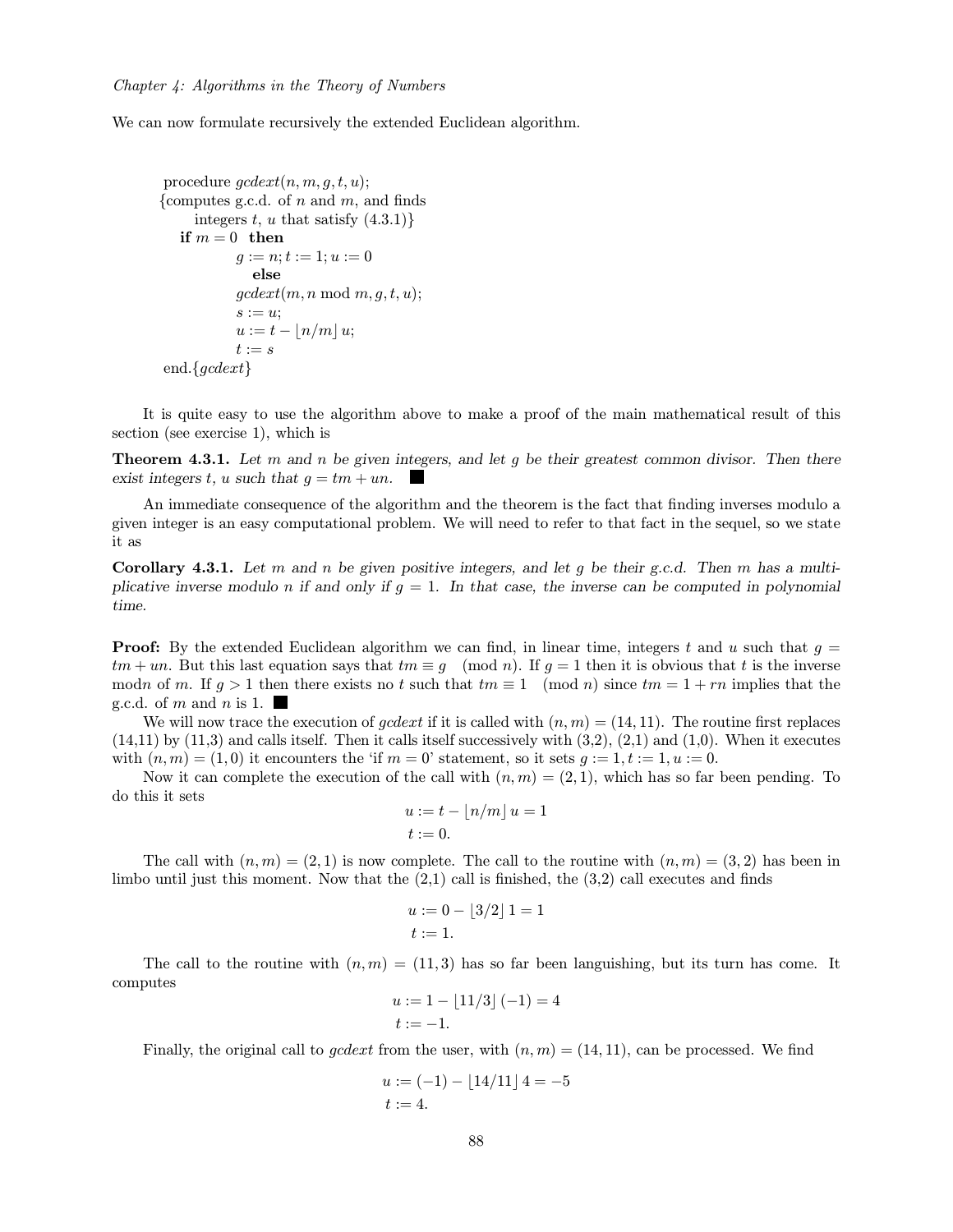Therefore, to the user, gcdext returns the values  $q = 1, u = -5, t = 4$ , and we see that the procedure has found the representation (4.3.1) in this case. The importance of the 'trivial case' where  $m = 0$  is apparent.

## Exercises for section 4.3

1. Give a complete formal proof of theorem 4.3.1. Your proof should be by induction (on what?) and should use the extended Euclidean algorithm.

2. Find integers  $t, u$  such that

- (a)  $1 = 4t + 7u$
- (b)  $1 = 24t + 35u$
- (c)  $5 = 65t + 100u$

3. Let  $a_1, \ldots, a_n$  be positive integers.

- (a) How would you compute  $gcd(a_1, \ldots, a_n)$ ?
- (b) Prove that there exist integers  $t_1, \ldots, t_n$  such that

 $gcd(a_1,...,a_n) = t_1a_1 + t_2a_2 + \cdots + t_na_n.$ 

(c) Give a recursive algorithm for the computation of  $t_1, \ldots, t_n$  in part (b) above.

4. If  $r = ta + ub$ , where r, a, b, u, v are all integers, must  $r = gcd(a, b)$ ? What, if anything, can be said about the relationship of r to  $gcd(a, b)$ ?

5. Let  $(t_0, u_0)$  be one pair of integers t, u for which  $gcd(a, b) = ta + ub$ . Find all such pairs of integers, a and b being given.

6. Find *all* solutions to exercises  $2(a)-(c)$  above.

7. Find the multiplicative inverse of 49 modulo 73, using the extended Euclidean algorithm.

8. If gcdext is called with  $(n, m) = (98, 30)$ , draw a picture of the complete tree of calls that will occur during the recursive execution of the program. In your picture show, for each recursive call in the tree, the values of the input parameters to that call and the values of the output variables that were returned by that call.

#### 4.4 Primality testing

In Chapter 1 we discussed the important distinction between algorithms that run in polynomial time vs. those that may require exponential time. Since then we have seen some fast algorithms and some slow ones. In the network flow problem the complexity of the MPM algorithm was  $O(V^3)$ , a low power of the size of the input data string, and the same holds true for the various matching and connectivity problems that are special cases of the network flow algorithm.

Likewise, the Fast Fourier Transform is really Fast. It needs only  $O(n \log n)$  time to find the transform of a sequence of length n if n is a power of two, and only  $O(n^2)$  time in the worst case, where n is prime.

In both of those problems we were dealing with computational situations near the low end of the complexity scale. It is feasible to do a Fast Fourier Transform on, say, 1000 data points. It is feasible to calculate maximum flows in networks with 1000 vertices or so.

On the other hand, the recursive computation of the chromatic polynomial in section 2.3 of Chapter 2 was an example of an algorithm that might use exponential amounts of time.

In this chapter we will meet another computational question for which, to date, no one has ever been able to provide a polynomial-time algorithm, nor has anyone been able to prove that such an algorithm does not exist.

The problem is just this: *Given a positive integer n. Is n prime?*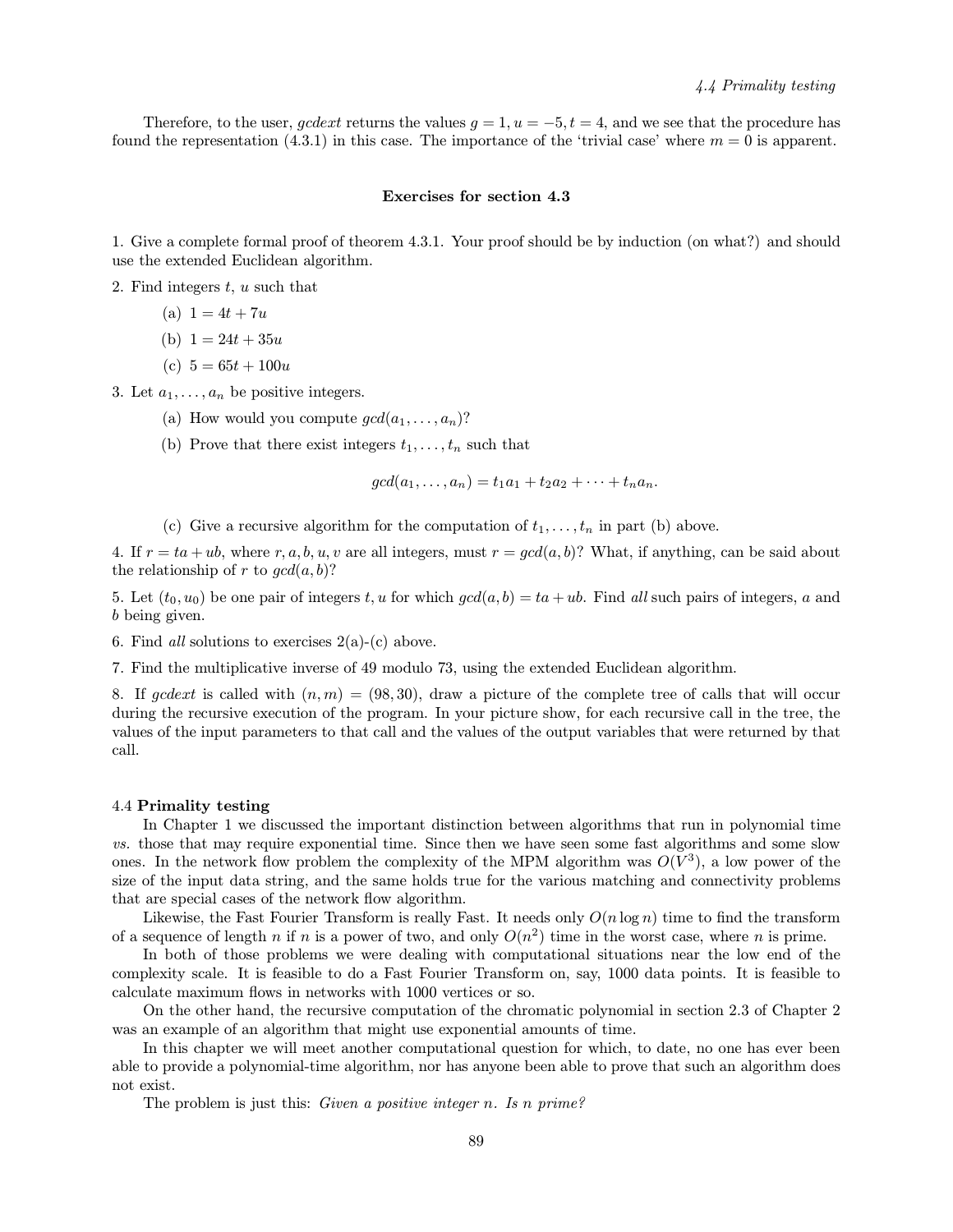The reader should now review the discussion in Example 3 of section 0.2. In that example we showed that the obvious methods of testing for primality are slow in the sense of complexity theory. That is, we do an amount of work that is an exponentially growing function of the length of the input bit string if we use one of those methods. So this problem, which seems like a 'pushover' at first glance, turns out to be extremely difficult.

Although it is not known if a polynomial-time primality testing algorithm exists, remarkable progress on the problem has been made in recent years.

One of the most important of these advances was made independently and almost simultaneously by Solovay and Strassen, and by Rabin, in 1976-7. These authors took the imaginative step of replacing 'certainly' by 'probably,' and they devised what should be called a probabilistic compositeness (an integer is composite if it is not prime) test for integers, that runs in polynomial time.

Here is how the test works. First choose a number b uniformly at random,  $1 \leq b \leq n-1$ . Next, subject the pair  $(b, n)$  to a certain test, called a *pseudoprimality test*, to be described below. The test has two possible outcomes: either the number  $n$  is correctly declared to be composite or the test is inconclusive.

If that were the whole story it would be scarcely have been worth the telling. Indeed the test 'Does b divide n?' already would perform the function stated above. However, it has a low probability of success even if n is composite, and if the answer is 'No,' we would have learned virtually nothing.

The additional property that the test described below has, not shared by the more naive test 'Does b divide n?,' is that if n is composite, the chance that the test will declare that result is at least  $1/2$ .

In practice, for a given n we would apply the test 100 times using 100 numbers  $b_i$  that are independently chosen at random in  $[1, n-1]$ . If n is composite, the probability that it will be declared composite at least once is at least  $1-2^{-100}$ , and these are rather good odds. Each test would be done in quick polynomial time. If  $n$  is not found to be composite after 100 trials, and if certainty is important, then it would be worthwhile to subject  $n$  to one of the nonprobabilistic primality tests in order to dispel all doubt.

It remains to describe the test to which the pair  $(b, n)$  is subjected, and to prove that it detects compositeness with probability  $> 1/2$ .

Before doing this we mention another important development. A more recent primality test, due to Adleman, Pomerance and Rumely in 1983, is completely deterministic. That is, given n it will surely decide whether or not  $n$  is prime. The test is more elaborate than the one that we are about to describe, and it runs in tantalizingly close to polynomial time. In fact it was shown to run in time

$$
O((\log n)^{c \log \log \log n})
$$

for a certain constant c. Since the number of bits of n is a constant multiple of  $\log n$ , this latter estimate is of the form

$$
O((Bits)^{c \log \log Bits}).
$$

The exponent of 'Bits,' which would be constant in a polynomial time algorithm, in fact grows extremely slowly as  $n$  grows. This is what was referred to as 'tantalizingly close' to polynomial time, earlier.

It is important to notice that in order to prove that a number is not prime, it is certainly *sufficient* to find a nontrivial divisor of that number. It is not necessary to do that, however. All we are asking for is a 'yes' or 'no' answer to the question 'is n prime?.' If you should find it discouraging to get only the answer 'no' to the question 'Is 7122643698294074179 prime?,' without getting any of the factors of that number, then what you want is a fast algorithm for the factorization problem.

In the test that follows, the decision about the compositeness of  $n$  will be reached without a knowledge of any of the factors of n. This is true of the Adleman, Pomerance, Rumely test also. The question of finding a factor of n, or all of them, is another interesting computational problem that is under active investigation. Of course the factorization problem is at least as hard as finding out if an integer is prime, and so no polynomial-time algorithm is known for it either. Again, there are probabilistic algorithms for the factorization problem just as there are for primality testing, but in the case of the factorization problem, even they don't run in polynomial-time.

In section 4.9 we will discuss a probabilistic algorithm for factoring large integers, after some motivation in section 4.8, where we remark on the connection between computationally intractable problems and cryptography. Specifically, we will describe one of the 'Public Key' data encryption systems whose usefulness stems directly from the difficulty of factoring large integers.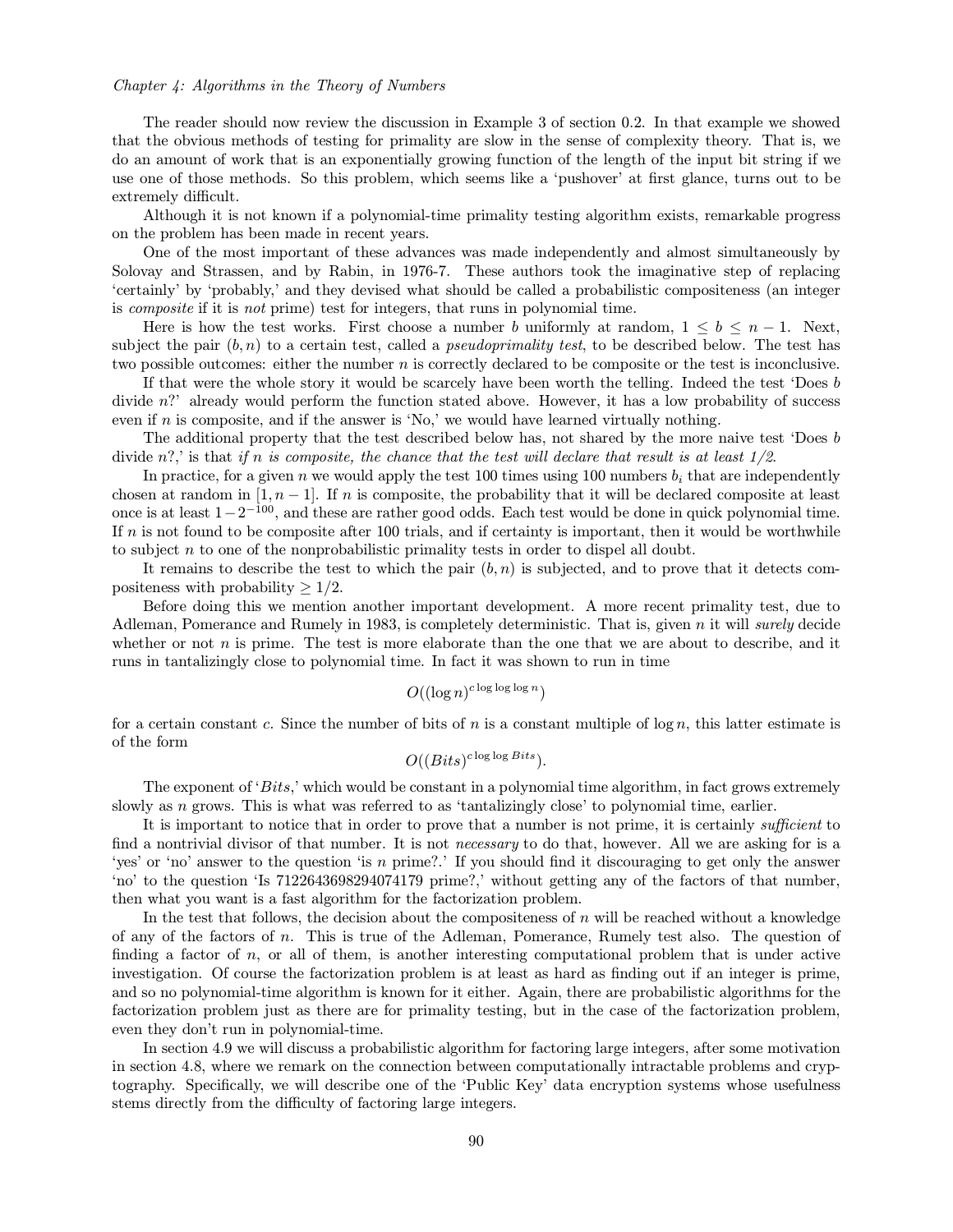Isn't it amazing that in this technologically enlightened age we still don't know how to find a divisor of a whole number quickly?

## 4.5 Interlude: the ring of integers modulo  $n$

In this section we will look at the arithmetic structure of the integers modulo some fixed integer  $n$ . These results will be needed in the sequel, but they are also of interest in themselves and have numerous applications.

Consider the ring whose elements are  $0, 1, 2, \ldots, n-1$  and in which we do addition, subtraction, and multiplication modulo n. This ring is called  $\mathbb{Z}_n$ . For example, in Table 4.5.1 we show the addition and multiplication tables of  $\mathbf{Z}_6$ .

|               |  |  | $+$ 0 1 2 3 4 5 |  |  |  | $* 0 1 2 3 4 5$                               |  |
|---------------|--|--|-----------------|--|--|--|-----------------------------------------------|--|
| 0 0 1 2 3 4 5 |  |  |                 |  |  |  | $0\quad 0\quad 0\quad 0\quad 0\quad 0\quad 0$ |  |
| 1 1 2 3 4 5 0 |  |  |                 |  |  |  | 1 0 1 2 3 4 5                                 |  |
| 2 2 3 4 5 0 1 |  |  |                 |  |  |  | 2 0 2 4 0 2 4                                 |  |
| 3 3 4 5 0 1 2 |  |  |                 |  |  |  | 3 0 3 0 3 0 3                                 |  |
|               |  |  | 4 4 5 0 1 2 3   |  |  |  | 4 0 4 2 0 4 2                                 |  |
| 5 5 0 1 2 3 4 |  |  |                 |  |  |  | 5 0 5 4 3 2 1                                 |  |

#### Table 4.5.1: Arithmetic in the ring  $Z_6$

Notice that while  $\mathbf{Z}_n$  is a ring, it certainly need not be a *field*, because there will usually be some noninvertible elements. Reference to Table 4.5.1 shows that 2, 3, 4 have no multiplicative inverses in  $\mathbb{Z}_6$ , while 1, 5 do have such inverses. The difference, of course, stems from the fact that 1 and 5 are relatively prime to the modulus 6 while 2, 3, 4 are not. We learned, in corollary 4.3.1, that an element m of  $\mathbf{Z}_n$  is invertible if and only if  $m$  and  $n$  are relatively prime.

The invertible elements of  $\mathbf{Z}_n$  form a multiplicative group. We will call that group the group of units of  $\mathbf{Z}_n$  and will denote it by  $U_n$ . It has exactly  $\phi(n)$  elements, by lemma 4.5.1, where  $\phi$  is the Euler function of  $(4.1.5).$ 

The multiplication table of the group  $U_{18}$  is shown in Table 4.5.2.

| $\ast$ |                | $1 \quad 5 \quad 7 \quad 11 \quad 13 \quad 17$ |  |  |
|--------|----------------|------------------------------------------------|--|--|
| - 1    |                | 1 5 7 11 13 17                                 |  |  |
| - 5    |                | 5 7 17 1 11 13                                 |  |  |
| - 7    |                | 7 17 13 5 1 11                                 |  |  |
| 11     |                | 11 1 5 13 17 7                                 |  |  |
| 13     |                | 13 11 1 17 7 5                                 |  |  |
| 17     | 17 13 11 7 5 1 |                                                |  |  |

#### Table 4.5.2: Multiplication modulo 18

Notice that  $U_{18}$  contains  $\phi(18) = 6$  elements, that each of them has an inverse and that each row (column) of the multiplication table contains a permutation of all of the group elements.

Let's look at the table a little more closely, with a view to finding out if the group  $U_{18}$  is cyclic. In a cyclic group there is an element a whose powers  $1, a, a^2, a^3, \ldots$  run through all of the elements of the group.

If we refer to the table again, we see that in  $U_{18}$  the powers of 5 are 1, 5, 7, 17, 13, 11, 1,.... Thus the order of the group element 5 is equal to the order of the group, and the powers of 5 exhaust all group elements. The group  $U_{18}$  is indeed cyclic, and 5 is a generator of  $U_{18}$ .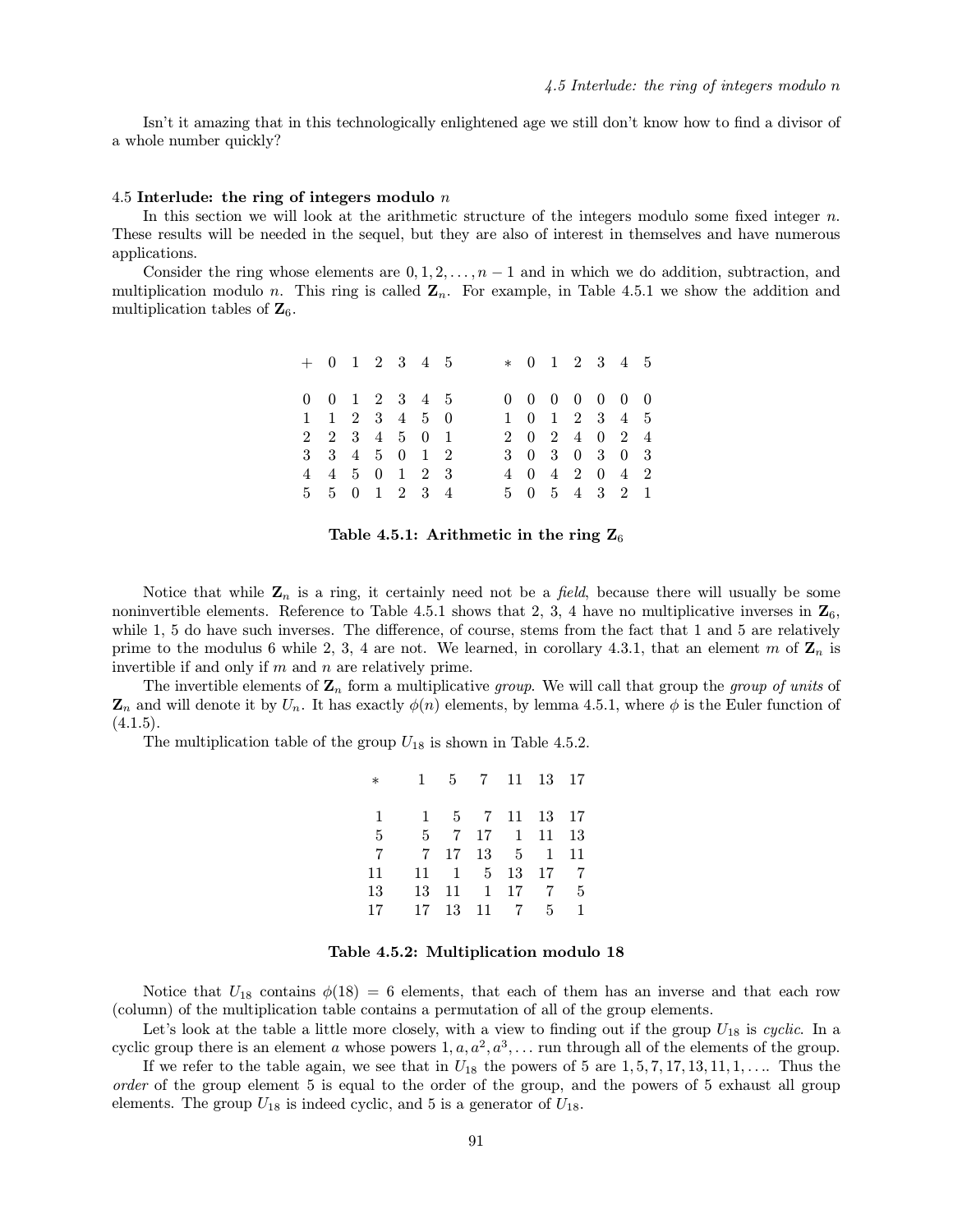A number (like 5 in the example) whose powers run through all elements of  $U_n$  is called a *primitive root* modulo n. Thus 5 is a primitive root modulo 18. The reader should now find, from Table 4.5.2, all of the primitive roots modulo 18.

Alternatively, since the order of a group element must always divide the order of the group, every element of  $U_n$  has an order that divides  $\phi(n)$ . The primitive roots are exactly the elements, if they exist, of maximum possible order  $\phi(n)$ .

We pause to note two corollaries of these remarks, namely

**Theorem 4.5.1 ('Fermat's theorem').** For every integer b that is relatively prime to n we have

$$
b^{\phi(n)} \equiv 1 \pmod{n}.\tag{4.5.1}
$$

In particular, if n is a prime number then  $\phi(n) = n - 1$ , and we have

**Theorem 4.5.2 ('Fermat's little theorem').** If n is prime, then for all  $b \not\equiv 0 \pmod{n}$  we have  $b^{n-1} \equiv 1$  $(mod n).$ 

It is important to know which groups  $U_n$  are cyclic, *i.e.*, which integers n have primitive roots. The answer is given by

**Theorem 4.5.3.** An integer n has a primitive root if and only if  $n = 2$  or  $n = 4$  or  $n = p^a$  (p an odd prime) or  $n = 2p^a$  (p an odd prime). Hence, the groups  $U_n$  are cyclic for precisely such values of n.

The proof of theorem 4.5.3 is a little lengthy and is omitted. It can be found, for example, in the book of LeVeque that is cited at the end of this chapter.

According to theorem 4.5.3, for example,  $U_{18}$  is cyclic, which we have already seen, and  $U_{12}$  is not cyclic, which the reader should check.

Further, we state as an immediate consequence of theorem 4.5.3,

**Corollary 4.5.3.** If n is an odd prime, then  $U_n$  is cyclic, and in particular the equation  $x^2 = 1$ , in  $U_n$ , has only the solutions  $x = \pm 1$ .

Next we will discuss the fact that if the integer n can be factored in the form  $n = p_1^{a_1} p_2^{a_2} \cdots p_r^{a_r}$  then the full ring  $\mathbf{Z}_n$  can also be factored, in a certain sense, as a 'product' of  $Z_{p_i^{a_i}}$ .

Let's take  $\mathbf{Z}_6$  as an example. Since  $6 = 2 \cdot 3$ , we expect that somehow  $\mathbf{Z}_6 = \mathbf{Z}_2 \bigotimes \mathbf{Z}_3$ . What this means is that we consider *ordered pairs*  $x_1, x_2$ , where  $x_1 \in \mathbb{Z}_2$  and  $x_2 \in \mathbb{Z}_3$ .

Here is how we do the arithmetic with the ordered pairs.

First,  $(x_1, x_2) + (y_1, y_2) = (x_1 + y_1, x_2 + y_2)$ , in which the two '+' signs on the right are different: the first ' $x_1 + y_1$ ' is done in  $\mathbb{Z}_2$  while the ' $x_2 + y_2$ ' is done in  $\mathbb{Z}_3$ .

Second,  $(x_1, x_2) \cdot (y_1, y_2) = (x_1 \cdot y_1, x_2 \cdot y_2)$ , in which the two multiplications on the right side are different: the ' $x_1 \cdot y_1$ ' is done in  $\mathbb{Z}_2$  and the ' $x_2 \cdot y_2$ ' in  $\mathbb{Z}_3$ .

Therefore the 6 elements of  $\mathbb{Z}_6$  are

$$
(0,0), (0,1), (0,2), (1,0), (1,1), (1,2).
$$

A sample of the addition process is

$$
(0,2) + (1,1) = (0+1,2+1)
$$
  
= (1,0)

where the addition of the first components was done modulo 2 and of the second components was done modulo 3.

A sample of the multiplication process is

$$
(1,2) \cdot (1,2) = (1 \cdot 1, 2 \cdot 2)
$$

$$
= (1,1)
$$

in which multiplication of the first components was done modulo 2 and of the second components was done modulo 3.

In full generality we can state the factorization of  $\mathbf{Z}_n$  as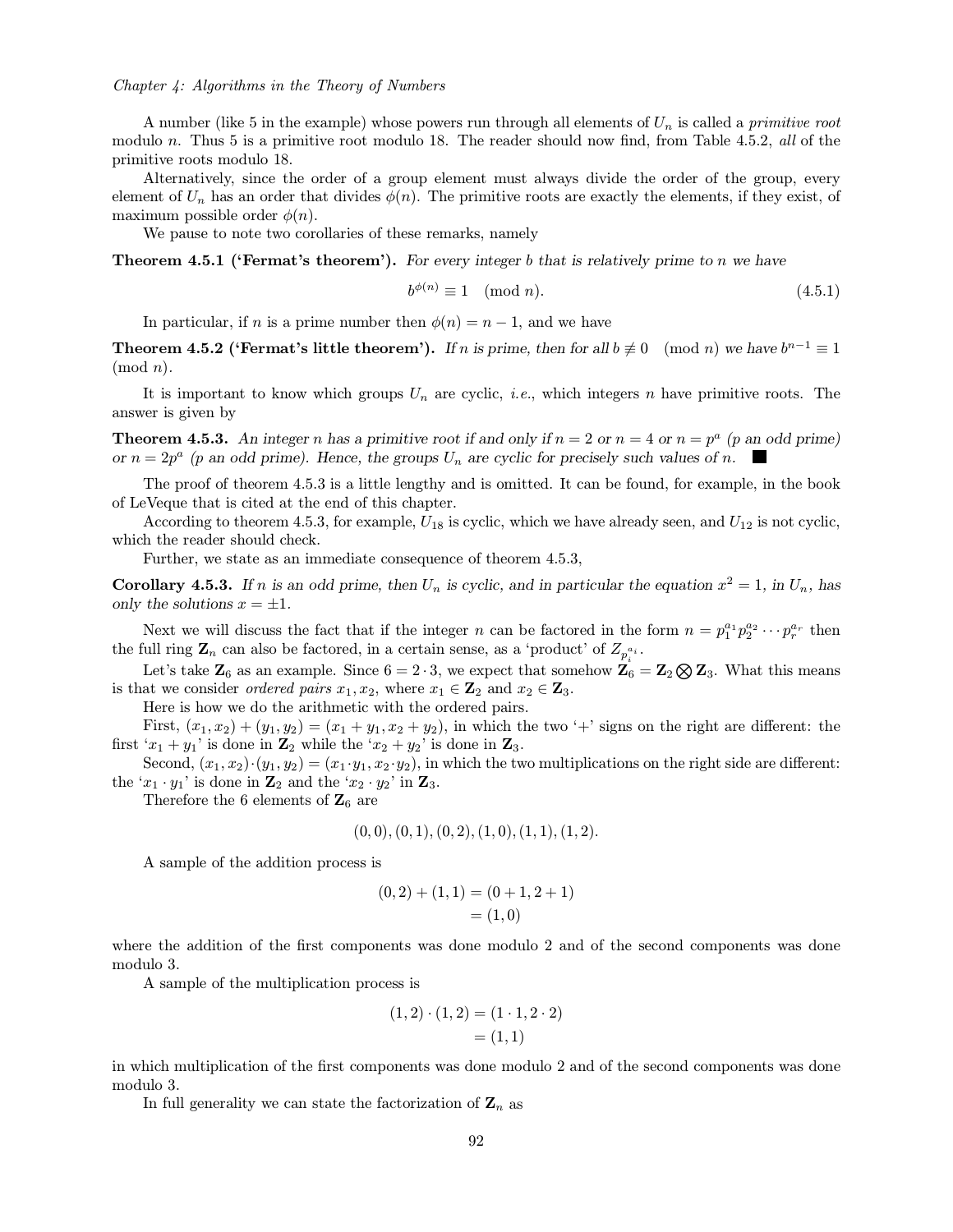**Theorem 4.5.4.** Let  $n = p_1^{a_1} p_2^{a_2} \cdots p_r^{a_r}$ . The mapping which associates with each  $x \in \mathbb{Z}_n$  the r-tuple  $(x_1, x_2,...,x_r)$ , where  $x_i = x \mod p_i^{a_i}$   $(i = 1, r)$ , is a ring isomorphism of  $\mathbb{Z}_n$  with the ring of r-tuples  $(x_1, x_2, \ldots, x_r)$  in which

- (a)  $x_i \in \mathbf{Z}_{p_i^{a_i}} \quad (i = 1, r)$  and
- (b)  $(x_1,...,x_r)+(y_1,...,y_r)=(x_1+y_1,...,x_r+y_r)$  and
- (c)  $(x_1,...,x_r) \cdot (y_1,...,y_r) = (x_1 \cdot y_1,...,x_r \cdot y_r)$

(d) In (b), the i<sup>th</sup> '+' sign on the right side is the addition operation of  $\mathbf{Z}_{p_i^{a_i}}$  and in (c) the i<sup>th</sup> '·' sign is the multiplication operation of  $\mathbf{Z}_{p_i^{a_i}}$ , for each  $i = 1, 2, \ldots, r$ .

The proof of theorem 4.5.4 follows at once from the famous

**Theorem 4.5.5 (The Chinese Remainder Theorem').** Let  $m_i$   $(i = 1, r)$  be pairwise relatively prime positive integers, and let

$$
M = m_1 m_2 \cdots m_r.
$$

Then the mapping that associates with each integer x  $(0 \le x \le M - 1)$  the r-tuple  $(b_1, b_2, \ldots, b_r)$ , where  $b_i = x \mod m_i$   $(i = 1, r)$ , is a bijection between  $\mathbf{Z}_M$  and  $\mathbf{Z}_{m_1} \times \cdots \times \mathbf{Z}_{m_r}$ .

A good theorem deserves a good proof. An outstanding theorem deserves two proofs, at least, one existential, and one constructive. So here are one of each for the Chinese Remainder Theorem.

**Proof 1:** We must show that each r-tuple  $(b_1,\ldots,b_r)$  such that  $0 \leq b_i < m_i \ (i = 1, r)$  occurs exactly once. There are obviously M such vectors, and so it will be sufficient to show that each of them occurs at most once as the image of some x.

In the contrary case we would have x and x' both corresponding to  $(b_1, b_2, \ldots, b_r)$ , say. But then  $x - x' \equiv 0$  modulo each of the  $m_i$ . Hence  $x - x'$  is divisible by  $M = m_1 m_2 \cdots m_r$ . But  $|x - x'| < M$ , hence  $x = x'.$ 

**Proof 2:** Here's how to compute a number x that satisfies the simultaneous congruences  $x \equiv b_i$  mod  $m_i$  ( $i = 1, r$ ). First, by the extended Euclidean algorithm we can quickly find  $t_1, \ldots, t_r, u_1, \ldots, u_r$ , such that  $t_j(M/m_j) + u_j m_j = 1$  for  $j = 1, \ldots, r$ . Then we claim that the number  $x = \sum_j b_j t_j(M/m_j)$  satisfies all of the given congruences. Indeed, for each  $k = 1, 2, \ldots, r$  we have

$$
x = \sum_{j=1}^{r} b_j t_j (M/m_j)
$$
  
\n
$$
\equiv b_k t_k (M/m_k) \pmod{m_k}
$$
  
\n
$$
\equiv b_k \pmod{m_k}
$$

where the first congruence holds because each  $M/m_j$   $(j \neq k)$  is divisible by  $m_k$ , and the second congruence follows since

$$
t_k(M/m_k) = 1 - u_k m_k \equiv 1 \bmod m_k,
$$

completing the second proof of the Chinese Remainder Theorem.

Now the proof of theorem 4.5.4 follows easily, and is left as an exercise for the reader.

The factorization that is described in detail in theorem 4.5.4 will be written symbolically as

$$
\mathbf{Z}_n \cong \bigotimes_{i=1}^r \mathbf{Z}_{p_i^{a_i}}.\tag{4.5.2}
$$

The factorization (4.5.2) of the ring  $\mathbf{Z}_n$  induces a factorization

$$
U_n \cong \bigotimes_{i=1}^r U_{p_i a_i} \tag{4.5.3}
$$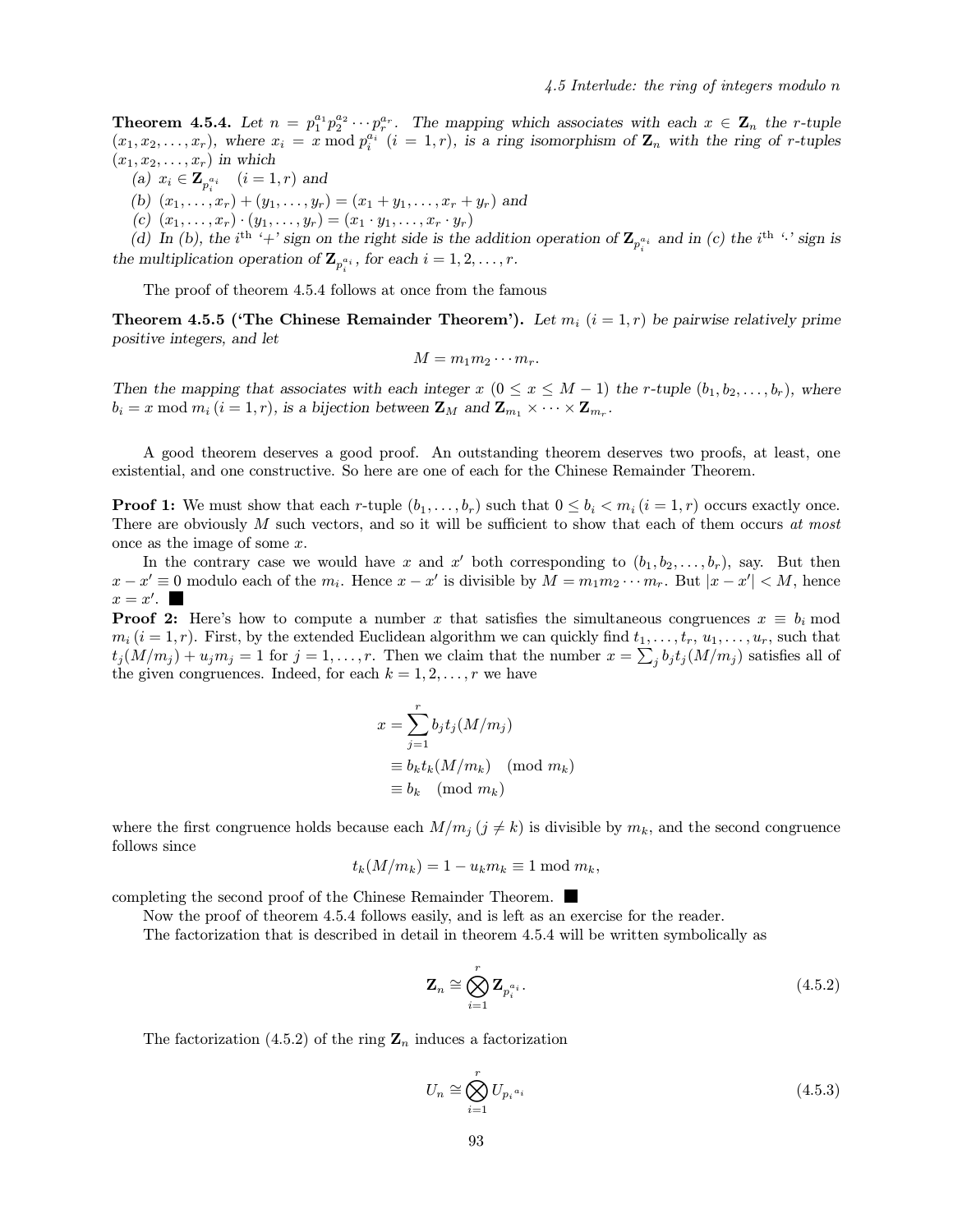of the group of units. Since  $U_n$  is a group, (4.5.3) is an isomorphism of the multiplicative structure only. In  $\mathbf{Z}_{12}$ , for example, we find

$$
U_{12} \cong U_4U_3
$$

where  $U_4 = \{1,3\}, U_3 = \{1,2\}.$  So  $U_{12}$  can be thought of as the set  $\{(1,1,),(1,2),(3,1),(3,2)\}$ , together with the componentwise multiplication operation described above.

## Exercises for section 4.5

- 1. Give a complete proof of theorem 4.5.4.
- 2. Find all primitive roots modulo 18.
- 3. Find all primitive roots modulo 27.
- 4. Write out the multiplication table of the group  $U_{27}$ .
- 5. Which elements of  $\mathbb{Z}_{11}$  are squares?
- 6. Which elements of  $\mathbf{Z}_{13}$  are squares?

7. Find all  $x \in U_{27}$  such that  $x^2 = 1$ . Find all  $x \in U_{15}$  such that  $x^2 = 1$ .

8. Prove that if there is a primitive root modulo n then the equation  $x^2 = 1$  in the group  $U_n$  has only the solutions  $x = \pm 1$ .

9. Find a number  $x$  that is congruent to 1, 7 and 11 to the respective moduli 5, 11 and 17. Use the method in the second proof of the remainder theorem 4.5.5.

10. Write out the complete proof of the 'immediate' corollary 4.5.3.

#### 4.6 Pseudoprimality tests

In this section we will discuss various tests that might be used for testing the compositeness of integers probabilistically.

By a *pseudoprimality test* we mean a test that is applied to a pair  $(b, n)$  of integers, and that has the following characteristics:

- (a) The possible outcomes of the test are  $n$  is composite' or 'inconclusive.'
- (b) If the test reports 'n is composite' then  $n$  is composite.
- (c) The test runs in a time that is polynomial in  $\log n$ .

If the test result is 'inconclusive' then we say that n is pseudoprime to the base b (which means that n is so far acting like a prime number, as far as we can tell).

The outcome of the test of the primality of  $n$  depends on the base  $b$  that is chosen. In a good pseudoprimality test there will be many bases  $b$  that will give the correct answer. More precisely, a good pseudoprimality test will, with high probability (*i.e.*, for a large number of choices of the base b) declare that a composite  $n$  is composite. In more detail, we will say that a pseudoprimality test is 'good' if there is a fixed positive number t such that every composite integer n is declared to be composite for at least tn choices of the base b, in the interval  $1 \leq b \leq n$ .

Of course, given an integer n, it is silly to say that 'there is a high probability that n is prime.' Either  $n$  is prime or it isn't, and we should not blame our ignorance on n itself. Nonetheless, the abuse of language is sufficiently appealing that we will define the problem away: we will say that a given integer  $n$  is very probably prime if we have subjected it to a good pseudoprimality test, with a large number of different bases b, and have found that it is pseudoprime to all of those bases.

Here are four examples of pseudoprimality tests, only one of which is 'good.'

Test 1. Given b, n. Output 'n is composite' if b divides n, else 'inconclusive.'

This isn't the good one. If n is composite, the probability that it will be so declared is the probability that we happen to have found a b that divides n, where b is not 1 or n. The probability of this event, if b is chosen uniformly at random from  $[1, n]$ , is

$$
p_1 = \frac{d(n) - 2}{n}
$$

where  $d(n)$  is the number of divisors of n. Certainly  $p_1$  is not bounded from below by a positive constant t, if  $n$  is composite.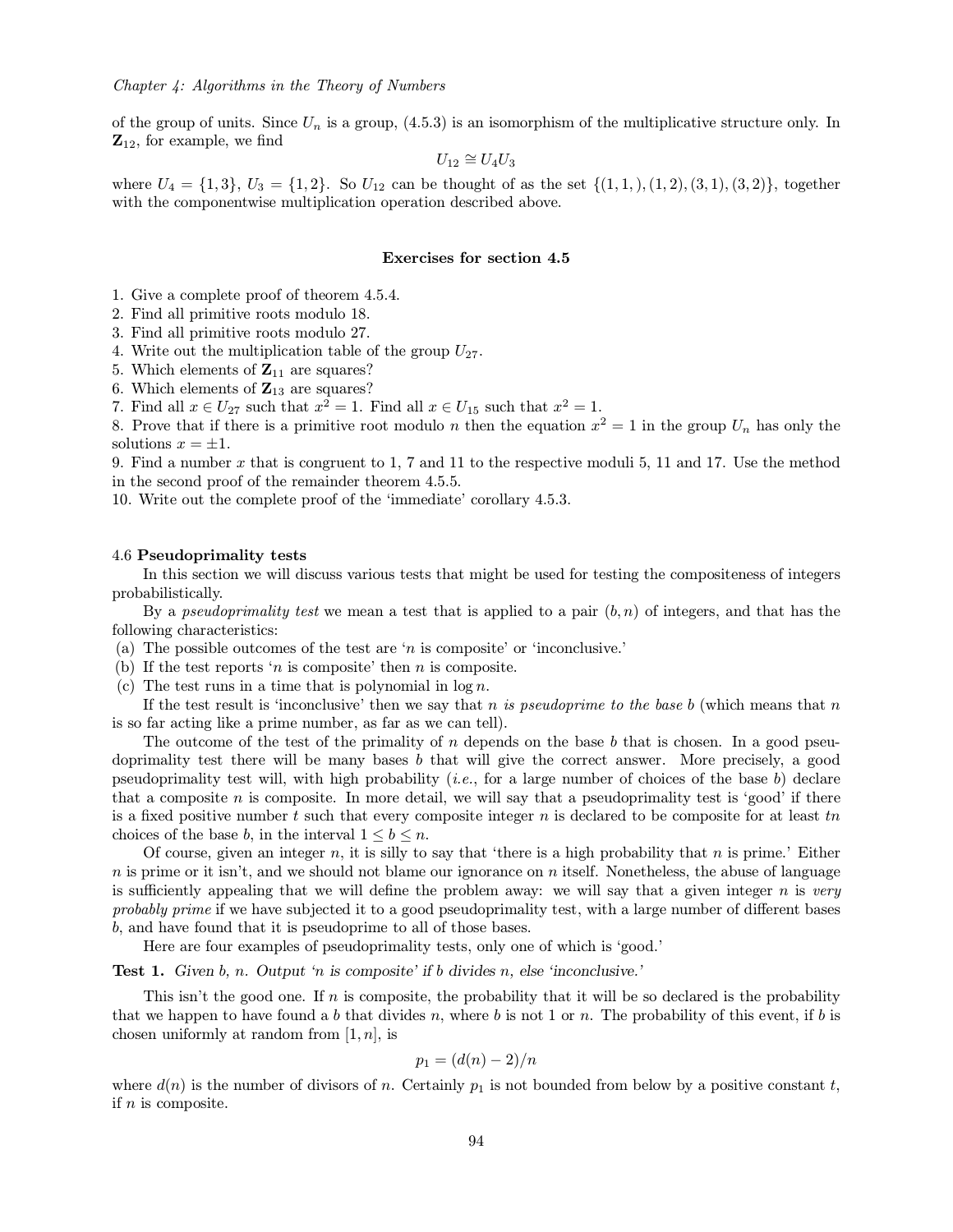**Test 2.** Given b, n. Output 'n is composite' if  $gcd(b, n) \neq 1$ , else output 'inconclusive.'

This one is a little better, but not yet good. If n is composite, the number of bases  $b \leq n$  for which Test 2 will produce the result 'composite' is  $n - \phi(n)$ , where  $\phi$  is the Euler totient function, of (4.1.5). This number of useful bases will be large if  $n$  has some small prime factors, but in that case it's easy to find out that n is composite by other methods. If n has only a few large prime factors, say if  $n = p^2$ , then the proportion of useful bases is very small, and we have the same kind of inefficiency as in Test 1 above.

Now we can state the third pseudoprimality test.

**Test 3.** Given b, n. (If b and n are not relatively prime or) if  $b^{n-1} \not\equiv 1 \pmod{n}$  then output 'n is composite,' else output 'inconclusive.'

Regrettably, the test is still not 'good,' but it's a lot better than its predecessors. To cite an extreme case of its un-goodness, there exist composite numbers n, called Carmichael numbers, with the property that the pair  $(b, n)$  produces the output 'inconclusive' for every integer b in [1, n – 1] that is relatively prime to n. An example of such a number is  $n = 1729$ , which is composite  $(1729 = 7 \cdot 13 \cdot 19)$ , but for which Test 3 gives the result 'inconclusive' on every integer  $b < 1729$  that is relatively prime to 1729 (*i.e.*, that is not divisible by 7 or 13 or 19).

Despite such misbehavior, the test usually seems to perform quite well. When  $n = 169$  (a difficult integer for tests 1 and 2) it turns out that there are 158 different b's in [1,168] that produce the 'composite' outcome from Test 3, namely every such b except for 19, 22, 23, 70, 80, 89, 99, 146, 147, 150, 168.

Finally, we will describe a good pseudoprimality test. The familial resemblance to Test 3 will be apparent.

**Test 4.** (the strong pseudoprimality test): Given  $(b, n)$ . Let  $n - 1 = 2<sup>q</sup>m$ , where m is an odd integer. If either

(a)  $b^m \equiv 1 \pmod{n}$  or

(b) there is an integer i in  $[0, q-1]$  such that

 $b^{m2^i} \equiv -1 \pmod{n}$ 

then return 'inconclusive' else return 'n is composite.'

First we validate the test by proving the

**Proposition.** If the test returns the message 'n is composite,' then  $n$  is composite.

**Proof:** Suppose not. Then  $n$  is an odd prime. We claim that

$$
b^{m2^i} \equiv 1 \pmod{n}
$$

for all  $i = q, q - 1, \ldots, 0$ . If so then the case  $i = 0$  will contradict the outcome of the test, and thereby complete the proof. To establish the claim, it is clearly true when  $i = q$ , by Fermat's theorem. If true for i, then it is true for  $i - 1$  also, because

$$
(b^{m2^{i-1}})^2 = b^{m2^i}
$$

$$
\equiv 1 \pmod{n}
$$

implies that the quantity being squared is +1 or -1. Since n is an odd prime, by corollary 4.5.3  $U_n$  is cyclic, and so the equation  $x^2 = 1$  in  $U_n$  has only the solutions  $x = \pm 1$ . But  $-1$  is ruled out by the outcome of the test, and the proof of the claim is complete.

What is the computational complexity of the test? Consider first the computational problem of raising a number to a power. We can calculate, for example,  $b^m \mod n$  with  $O(\log m)$  integer multiplications, by successive squaring. More precisely, we compute b,  $b^2$ ,  $b^4$ ,  $b^8$ ,... by squaring, and reducing modulo n immediately after each squaring operation, rather than waiting until the final exponent is reached. Then we use the binary expansion of the exponent  $m$  to tell us which of these powers of  $b$  we should multiply together in order to compute  $b^m$ . For instance,

$$
b^{337} = b^{256} \cdot b^{64} \cdot b^{16} \cdot b.
$$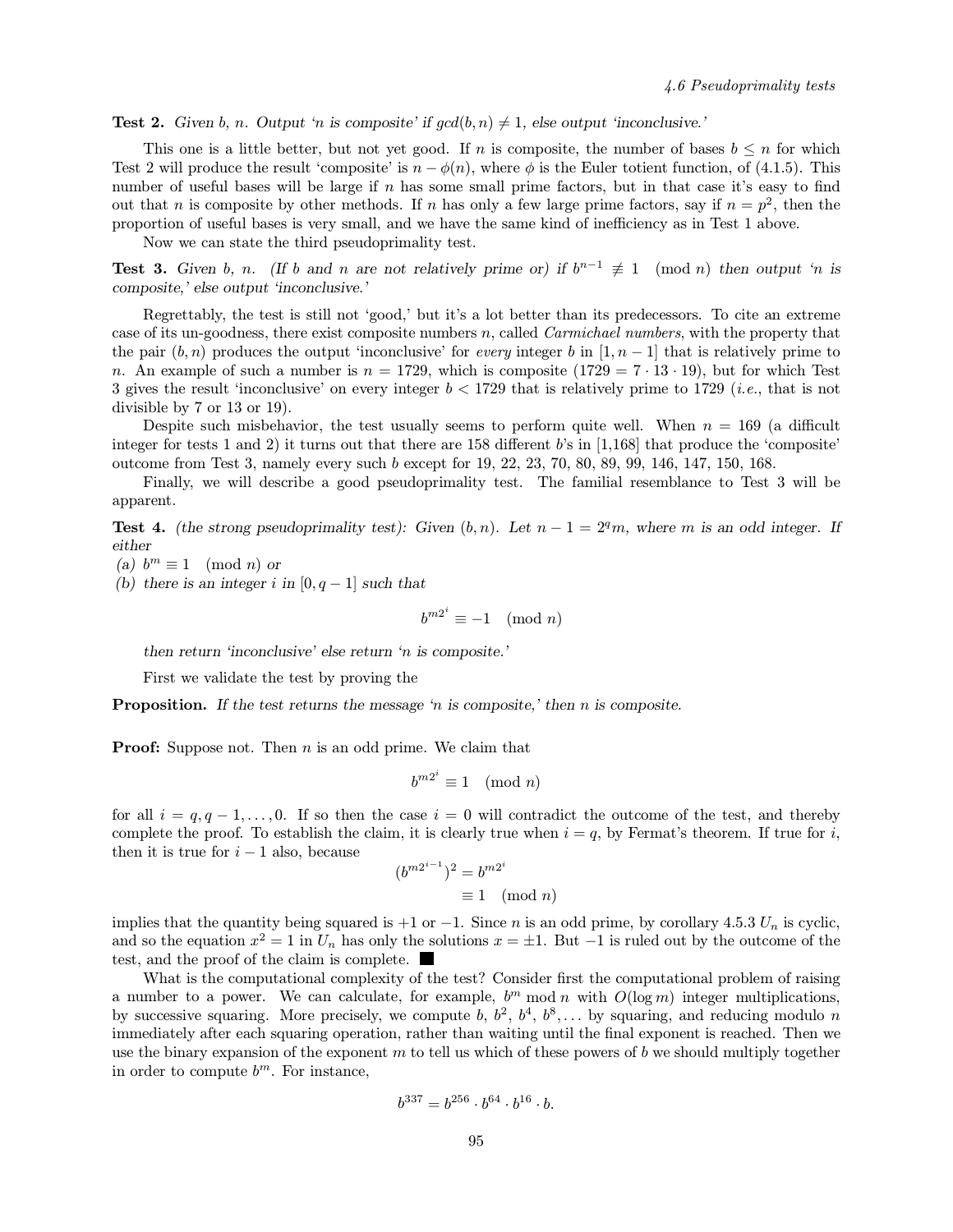The complete power algorithm is recursive and looks like this:

```
function power(b, m, n);{returns b^m \mod n}
if m = 0then
     power := 1else
      t := \textit{sqrt}(power(b, |m/2|, n));if m is odd then t := t \cdot b;
      power := t \mod nend.{power}
```
Hence part (a) of the strong pseudoprimality test can be done in  $O(\log m) = O(\log n)$  multiplications of integers of at most  $O(\log n)$  bits each. Similarly, in part (b) of the test there are  $O(\log n)$  possible values of i to check, and for each of them we do a single multiplication of two integers each of which has  $O(\log n)$ bits (this argument, of course, applies to Test 3 above also).

The entire test requires, therefore, some low power of  $\log n$  bit operations. For instance, if we were to use the most obvious way to multiply two B bit numbers we would do  $O(B^2)$  bit operations, and then the above test would take  $O((\log n)^3)$  time. This is a polynomial in the number of bits of input.

In the next section we are going to prove that Test 4 is a good pseudoprimality test in that if  $n$  is composite then at least half of the integers  $b, 1 \leq b \leq n-1$  will give the result 'n is composite.'

For example, if  $n = 169$ , then it turns out that for 157 of the possible 168 bases b in [1,168], Test 4 will reply '169 is composite.' The only bases b that 169 can fool are 19, 22, 23, 70, 80, 89, 99, 146, 147, 150, 168. For this case of  $n = 169$  the performances of Test 4 and of Test 3 are identical. However, there are no analogues of the Carmichael numbers for Test 4.

## Exercises for section 4.6

1. Given an odd integer n. Let  $T(n)$  be the set of all  $b \in [1,n]$  such that  $gcd(b,n) = 1$  and  $b^{n-1} \equiv 1$ (mod *n*). Show that  $|T(n)|$  divides  $\phi(n)$ .

2. Let H be a cyclic group of order n. How many elements of each order r are there in H (r divides n)? 3. If  $n = p^a$ , where p is an odd prime, then the number of  $x \in U_n$  such that x has exact order r, is  $\phi(r)$ , for all divisors r of  $\phi(n)$ . In particular, the number of primitive roots modulo n is  $\phi(\phi(n))$ . 4. If  $n = p_1^{a_1} \cdots p_m^{a_m}$ , and if r divides  $\phi(n)$ , then the number of  $x \in U_n$  such that  $x^r \equiv 1 \pmod{n}$  is

$$
\prod_{i=1}^mgcd(\phi(p_i^{a_i}),r).
$$

5. In a group G suppose  $f_m$  and  $g_m$  are, respectively, the number of elements of order m and the number of solutions of the equation  $x^m = 1$ , for each  $m = 1, 2, \ldots$  What is the relationship between these two sequences? That is, how would you compute the g's from the f's? the f's from the g's? If you have never seen a question of this kind, look in any book on the theory of numbers, find 'Möbius inversion,' and apply it to this problem.

## 4.7 Proof of goodness of the strong pseudoprimality test

In this section we will show that if n is composite, then at least half of the integers b in  $[1, n-1]$  will yield the result 'n is composite' in the strong pseudoprimality test. The basic idea of the proof is that a subgroup of a group that is not the entire group can consist of at most half of the elements of that group.

Suppose  $n$  has the factorization

$$
n=p_1^{a_1}\cdots p_s^{a_s}
$$

and let  $n_i = p_i^{a_i}$   $(i = 1, s)$ .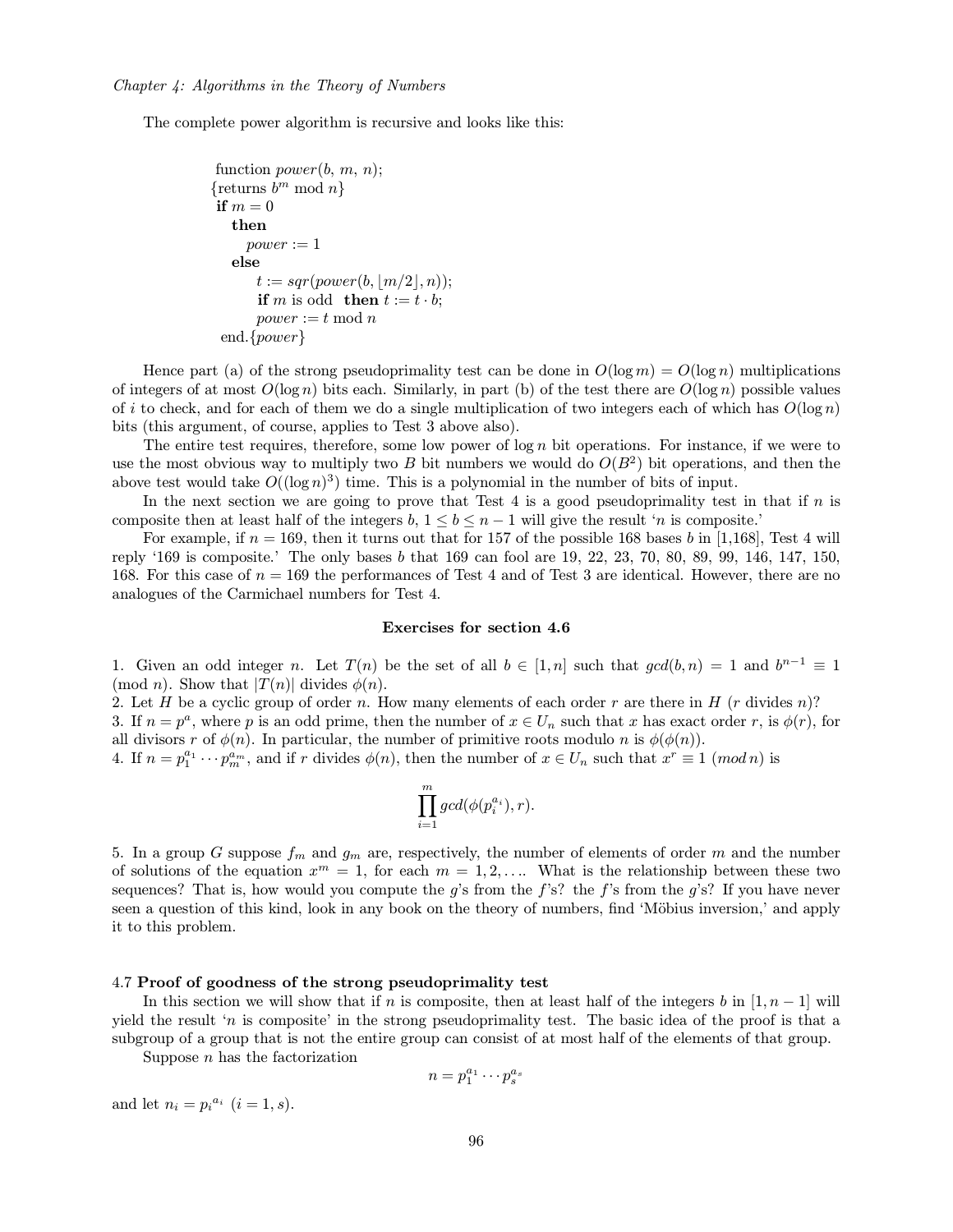4.7 Goodness of pseudoprimality test

**Lemma 4.7.1.** The order of each element of  $U_n$  is a divisor of  $e^* = lcm{\phi(n_i)}$ ;  $i = 1, s$ .

**Proof:** From the product representation (4.5.3) of  $U_n$  we find that an element x of  $U_n$  can be regarded as an s-tuple of elements from the cyclic groups  $U_{n_i}$   $(i = 1, s)$ . The order of x is equal to the lcm of the orders of the elements of the s-tuple. But for each  $i = 1, \ldots, s$  the order of the  $i^{th}$  of those elements is a divisor of  $\phi(n_i)$ , and therefore the order of x divides the *lcm* shown above.

**Lemma 4.7.2.** Let  $n > 1$  be odd. For each element u of  $U_n$  let  $C(u) = \{1, u, u^2, \ldots, u^{e-1}\}\$  denote the cyclic group that u generates. Let B be the set of all elements u of  $U_n$  for which  $C(u)$  either contains  $-1$  or has odd order (e odd). If B generates the full group  $U_n$  then n is a prime power.

**Proof:** Let  $e^* = 2^t m$ , where m is odd and  $e^*$  is as shown in lemma 4.7.1. Then there is a j such that  $\phi(n_j)$ is divisible by  $2^t$ .

Now if n is a prime power, we are finished. So we can suppose that n is divisible by more than one prime number. Since  $\phi(n)$  is an even number for all  $n > 2$  (proof?), the number  $e^*$  is even. Hence  $t > 0$  and we can define a mapping  $\psi$  of the group  $U_n$  to itself by

$$
\psi(x) = x^{2^{t-1}m} \qquad (x \in U_n)
$$

(note that  $\psi(x)$  is its own inverse).

This is in fact a group homomorphism:

$$
\forall x, y \in U_n: \ \psi(xy) = \psi(x)\psi(y).
$$

Let B be as in the statement of lemma 4.7.2. For each  $x \in B$ ,  $\psi(x)$  is in  $C(x)$  and

$$
\psi(x)^2 = \psi(x^2) = 1.
$$

Since  $\psi(x)$  is an element of  $C(x)$  whose square is 1,  $\psi(x)$  has order 1 or 2. Hence if  $\psi(x) \neq 1$ , it is of order 2. If the cyclic group  $C(x)$  is of odd order then it contains no element of even order. Hence  $C(x)$  is of even order and contains −1. Then it can contain no other element of order 2, so  $\psi(x) = -1$  in this case.

Hence for every  $x \in B$ ,  $\psi(x) = \pm 1$ .

Suppose B generates the full group  $U_n$ . Then not only for every  $x \in B$  but for every  $x \in U_n$  it is true that  $\psi(x) = \pm 1$ .

Suppose *n* is not a prime power. Then  $s > 1$  in the factorization (4.5.2) of  $U_n$ . Consider the element v of  $U_n$  which, when written out as an s-tuple according to that factorization, is of the form

$$
v = (1, 1, 1, \ldots, 1, y, 1, \ldots, 1)
$$

where the 'y' is in the j<sup>th</sup> component,  $y \in U_{n_j}$  (recall that j is as described above, in the second sentence of this proof). We can suppose y to be an element of order exactly  $2^t$  in  $U_{n_j}$  since  $U_{n_j}$  is cyclic.

Consider  $\psi(v)$ . Clearly  $\psi(v)$  is not 1, for otherwise the order of y, namely 2<sup>t</sup>, would divide  $2^{t-1}m$ , which is impossible because m is odd.

Also,  $\psi(v)$  is not -1, because the element -1 of  $U_n$  is represented uniquely by the s-tuple all of whose entries are −1. Thus  $\psi(v)$  is neither 1 nor −1 in  $U_n$ , which contradicts the italicized assertion above. Hence  $s = 1$  and n is a prime power, completing the proof.

Now we can prove the main result of Solovay, Strassen and Rabin, which asserts that Test 4 is good.

**Theorem 4.7.1.** Let B' be the set of integers b mod n such that  $(b, n)$  returns 'inconclusive' in Test 4.

(a) If B' generates  $U_n$  then n is prime.

(b) If n is composite then B' consists of at most half of the integers in  $[1, n - 1]$ .

**Proof:** Suppose  $b \in B'$  and let m be the odd part of  $n-1$ . Then either  $b^m \equiv 1$  or  $b^{m2^i} \equiv -1$  for some  $i \in [0, q-1]$ . In the former case the cyclic subgroup  $C(b)$  has odd order, since m is odd, and in the latter case  $C(b)$  contains  $-1$ .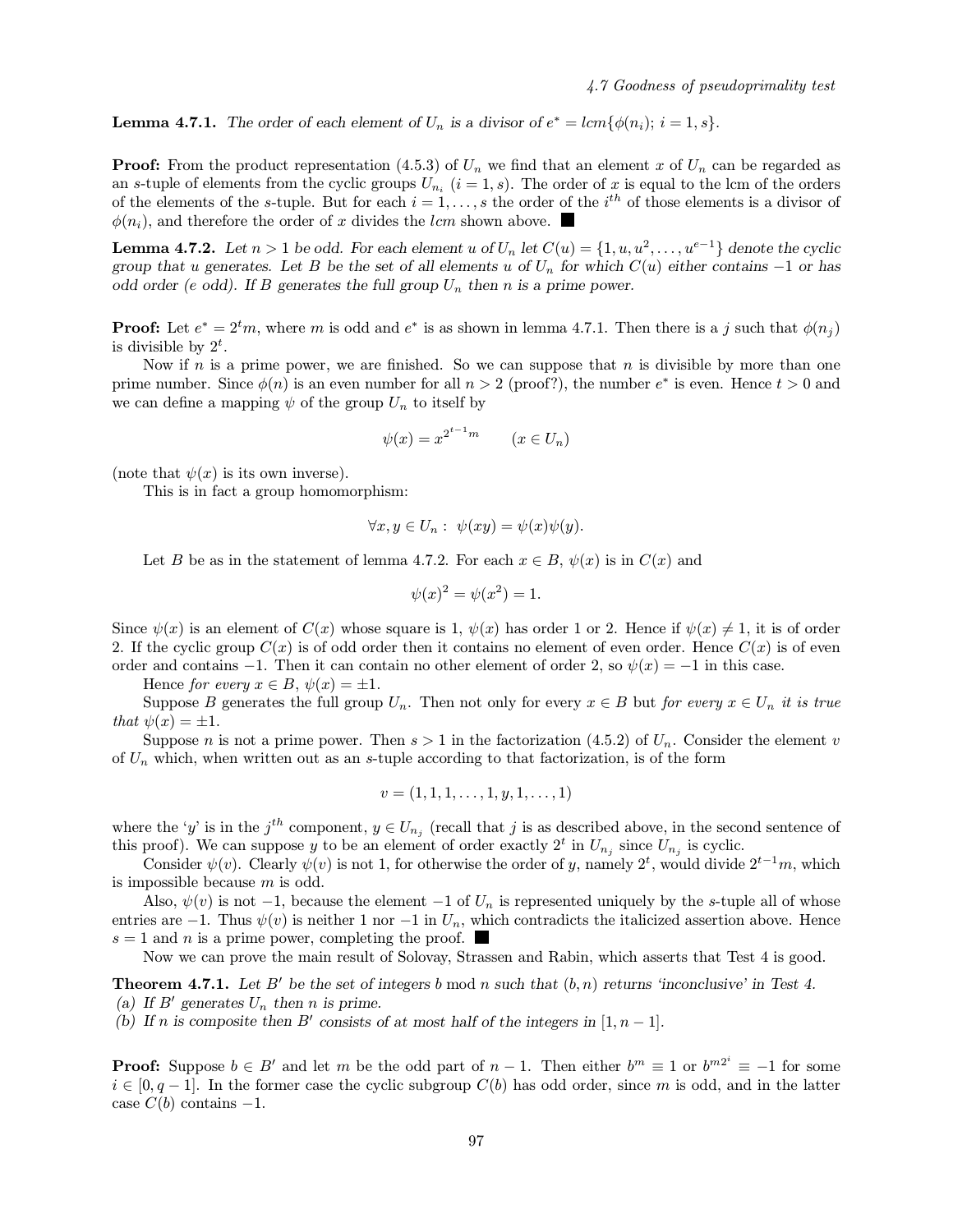Hence in either case  $B' \subseteq B$ , where B is the set defined in the statement of lemma 4.7.2 above. If B' generates the full group  $U_n$  then B does too, and by lemma 4.7.2, n is a prime power, say  $n = p^k$ .

Also, in either of the above cases we have  $b^{n-1} \equiv 1$ , so the same holds for all  $b \in B'$ , and so for all  $x \in U_n$  we have  $x^{n-1} \equiv 1$ , since B' generates  $U_n$ .

Now  $U_n$  is cyclic of order

$$
\phi(n) = \phi(p^k) = p^{k-1}(p-1).
$$

By theorem 4.5.3 there are primitive roots modulo  $n = p^k$ . Let g be one of these. The order of g is, on the one hand,  $p^{k-1}(p-1)$  since the set of all of its powers is identical with  $U_n$ , and on the other hand is a divisor of  $n - 1 = p^k - 1$  since  $x^{n-1} \equiv 1$  for all x, and in particular for  $x = g$ .

Hence  $p^{k-1}(p-1)$  (which, if  $k > 1$ , is a multiple of p) divides  $p^k - 1$  (which is one less than a multiple of p), and so  $k = 1$ , which completes the proof of part (a) of the theorem.

In part (b), n is composite and so B' cannot generate all of  $U_n$ , by part (a). Hence B' generates a proper subgroup of  $U_n$ , and so can contain at most half as many elements as  $U_n$  contains, and the proof is complete.

Another application of the same circle of ideas to computer science occurs in the generation of random numbers on a computer. A good way to do this is to choose a primitive root modulo the word size of your computer, and then, each time the user asks for a random number, output the next higher power of the primitive root. The fact that you started with a primitive root insures that the number of 'random numbers' generated before repetition sets in will be as large as possible.

Now we'll summarize the way in which the primality test is used. Suppose there is given a large integer n, and we would like to determine if it is prime.

We would do

```
function testn(n, outcome);times := 0;repeat
   choose an integer b uniformly at random in [2, n-1];
   apply the strong pseudoprimality test (Test 4) to the
       pair (b, n);
   times := times + 1until {result is 'n is composite' or times = 100};
if times = 100 then outcome: \equiv n probably prime'
                else outcome:=n is composite'
end\{testn\}
```
If the procedure exits with 'n is composite,' then we can be certain that  $n$  is not prime. If we want to see the factors of n then it will be necessary to use some factorization algorithm, such as the one described below in section 4.9.

On the other hand, if the procedure halts because it has been through 100 trials without a conclusive result, then the integer  $n$  is very probably prime. More precisely, the chance that a composite integer  $n$ would have behaved like that is less than  $2^{-100}$ . If we want certainty, however, it will be necessary to apply a test whose outcome will prove primality, such as the algorithm of Adleman, Rumely and Pomerance, referred to earlier.

In section 4.9 we will discuss a probabilistic factoring algorithm. Before doing so, in the next section we will present a remarkable application of the complexity of the factoring problem, to cryptography. Such applications remind us that primality and factorization algorithms have important applications beyond pure mathematics, in areas of vital public concern.

## Exercises for section 4.7

1. For  $n = 9$  and for  $n = 15$  find all of the cyclic groups  $C(u)$ , of lemma 4.7.2, and find the set B.

2. For  $n = 9$  and  $n = 15$  find the set B', of theorem 4.7.1.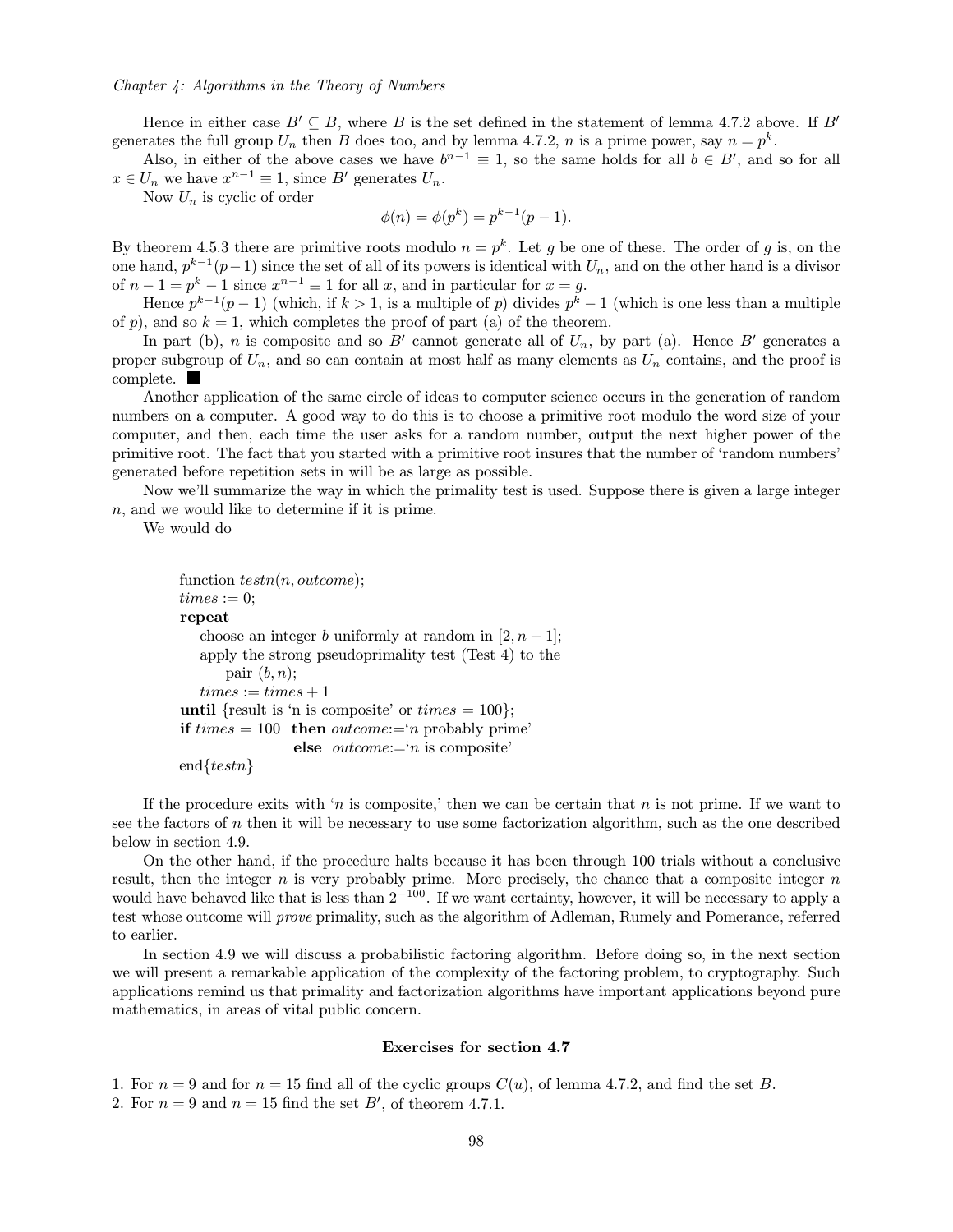#### 4.8 Factoring and cryptography

A computationally intractable problem can be used to create secure codes for the transmission of information over public channels of communication. The idea is that those who send the messages to each other will have extra pieces of information that will allow the m to solve the intractable problem rapidly, whereas an aspiring eavesdropper would be faced with an exponential amount of computation.

Even if we don't have a provably computationally intractable problem, we can still take a chance that those who might intercept our messages won't know any polynomial-time algorithms if we don't know any. Since there are precious few provably hard problems, and hordes of apparently hard problems, it is scarcely surprising that a number of sophisticated coding schemes rest on the latter rather than the former. One should remember, though, that an adversary might discover fast algorithms for doing these problems and keep that fact secret while deciphering all of our messages.

A remarkable feature of a family of recently developed coding schemes, called 'Public Key Encryption Systems,' is that the 'key' to the code lies in the public domain, so it can be easily available to sender and receiver (and eavesdropper), and can be readily changed if need be. On the negative side, the most widely used Public Key Systems lean on computational problems that are only *presumed* to be intractable, like factoring large integers, rather than having been proved so.

We are going to discuss a Public Key System called the RSA scheme, after its inventors: Rivest, Shamir and Adleman. This particular method depends for its success on the seeming intractability of the problem of finding the factors of large integers. If that problem could be done in polynomial time, then the RSA system could be 'cracked.'

In this system there are three centers of information: the sender of the message, the receiver of the message, and the Public Domain (for instance, the 'Personals' ads of the New York Times). Here is how the system works.

## (A) Who knows what and when

Here are the items of information that are involved, and who knows each item:

 $p, q$ : two large prime numbers, chosen by the receiver, and told to nobody else (not even to the sender!).  $n:$  the product  $pq$  is n, and this is placed in the Public Domain.

 $E:$  a random integer, placed in the Public Domain by the receiver, who has first made sure that E is relatively prime to  $(p-1)(q-1)$  by computing the g.c.d., and choosing a new E at random until the g.c.d. is 1. This is easy for the receiver to do because p and q are known to him, and the g.c.d. calculation is fast.

 $P$ : a message that the sender would like to send, thought of as a string of bits whose value, when regarded as a binary number, lies in the range  $[0, n-1]$ .

In addition to the above, one more item of information is computed by the receiver, and that is the integer D that is the multiplicative inverse mod  $(p-1)(q-1)$  of E, i.e.,

$$
DE \equiv 1 \pmod{(p-1)(q-1)}.
$$

Again, since  $p$  and  $q$  are known, this is a fast calculation for the receiver, as we shall see. To summarize,

> The receiver knows  $p, q, D$ The sender knows P Everybody knows  $n$  and  $E$

In Fig. 4.8.1 we show the interiors of the heads of the sender and receiver, as well as the contents of the Public Domain.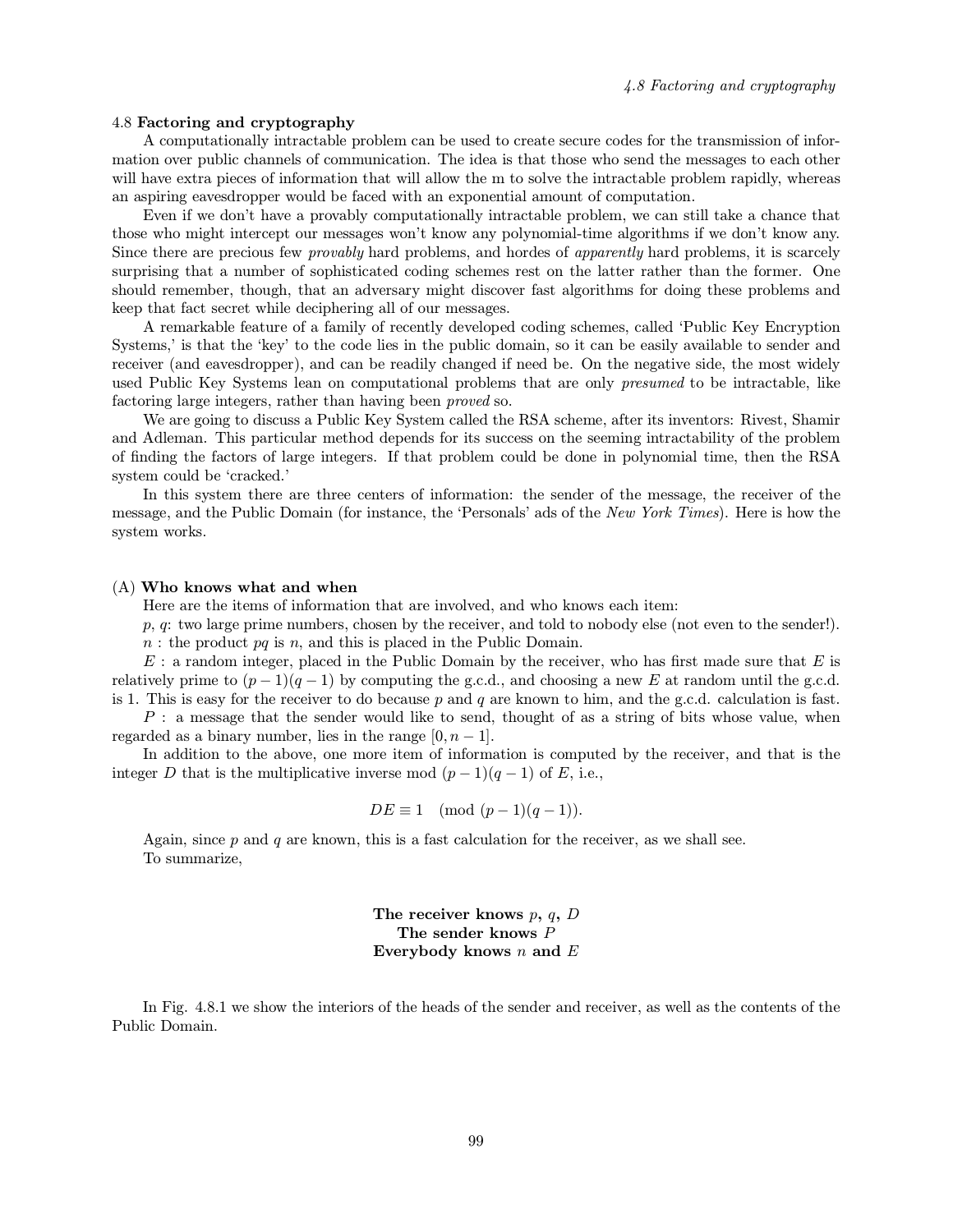

Fig. 4.8.1: Who knows what

#### (B) How to send a message

The sender takes the message P, looks at the public keys E and n, computes  $C \equiv P^E \pmod{n}$ , and transmits C over the public airwaves.

Note that the sender has no private codebook or anything secret other than the message itself.

## (C) How to decode a message

The receiver receives C, and computes  $C^D$  mod n. Observe, however, that  $(p-1)(q-1)$  is  $\phi(n)$ , and so we have

$$
C^{D} \equiv P^{DE}
$$
  
=  $P^{(1+t\phi(n))}$  (*t* is some integer)  
 $\equiv P \pmod{n}$ 

where the last equality is by Fermat's theorem  $(4.5.1)$ . The receiver has now recovered the original message P.

If the receiver suspects that the code has been broken, *i.e.*, that the adversaries have discovered the primes  $p$  and  $q$ , then the sender can change them without having to send any secret messages to anyone else. Only the public numbers  $n$  and  $E$  would change. The sender would not need to be informed of any other changes.

Before proceeding, the reader is urged to contruct a little scenario. Make up a short (very short!) message. Choose values for the other parameters that are needed to complete the picture. Send the message as the sender would, and decode it as the receiver would. Then try to intercept the message, as an eavesdropper would, and see what the difficulties are.

#### (D) How to intercept the message

An eavesdropper who receives the message  $C$  would be unable to decode it without (inventing some entirely new decoding scheme or) knowing the inverse D of E (mod  $(p-1)(q-1)$ ). The eavesdropper, however, does not even know the modulus  $(p-1)(q-1)$  because p and q are unknown (only the receiver knows them), and knowing the product  $pq = n$  alone is insufficient. The eavesdropper is thereby compelled to derive a polynomial-time factoring algorithm for large integers. May success attend those efforts!

The reader might well remark here that the receiver has a substantial computational problem in creating two large primes  $p$  and  $q$ . To a certain extent this is so, but two factors make the task a good deal easier. First,  $p$  and  $q$  will need to have only half as many bits as  $n$  has, so the job is of smaller size. Second, there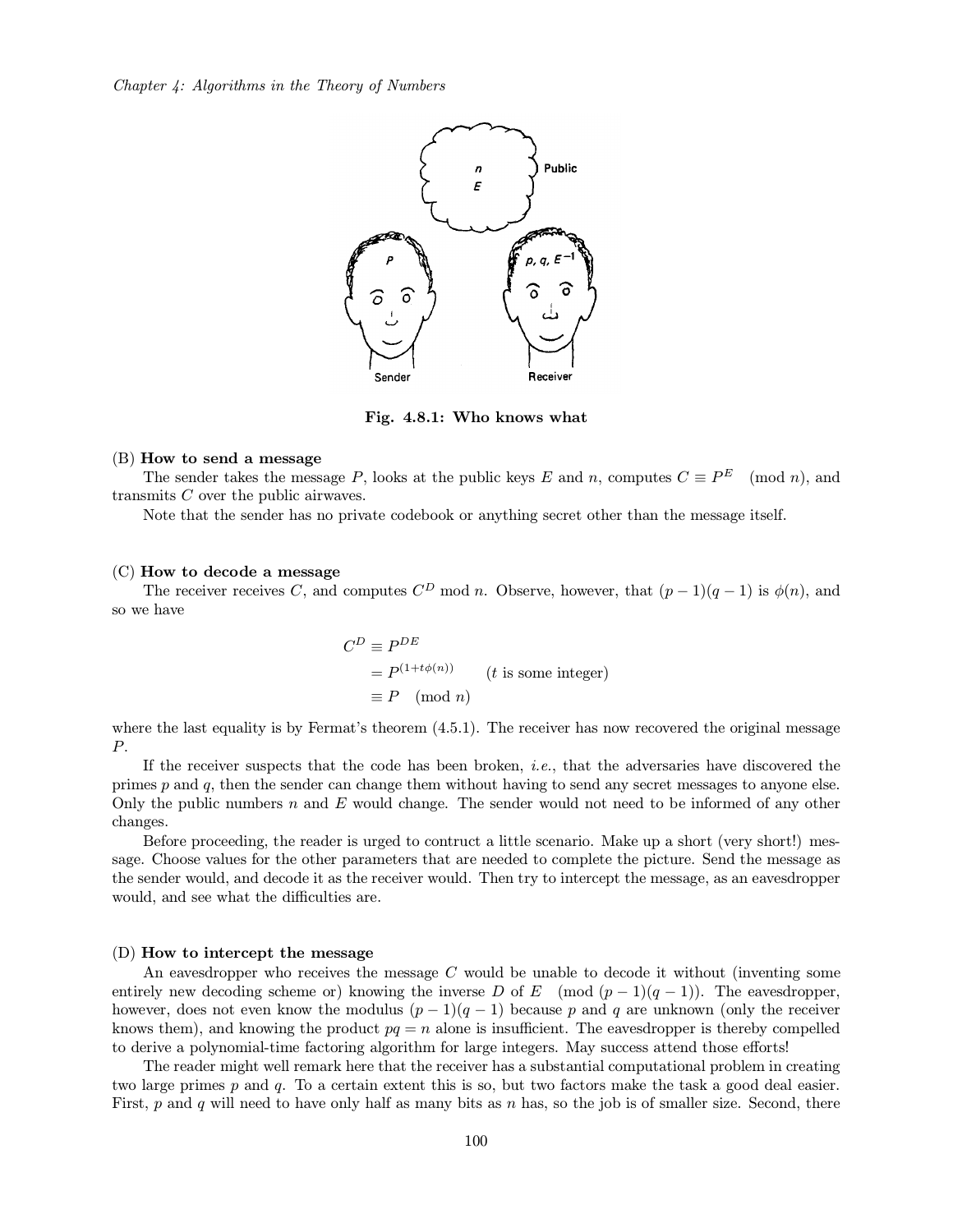are methods that will produce large prime numbers very rapidly as long as one is not too particular about which primes they are, as long as they are large enough. We will not discuss those methods here.

The elegance of the RSA cryptosystem prompts a few more remarks that are intended to reinforce the distinction between exponential- and polynomial-time complexities.

How hard is it to factor a large integer? At this writing, integers of up to perhaps a couple of hundred digits can be approached with some confidence that factorization will be accomplished within a few hours of the computing time of a very fast machine. If we think in terms of a message that is about the length of one typewritten page, then that message would contain about 8000 bits, equivalent to about 2400 decimal digits. This is in contrast to the largest feasible length that can be handled by contemporary factoring algorithms of about 200 decimal digits. A one-page message is therefore well into the zone of computational intractability.

How hard is it to find the multiplicative inverse, mod( $p-1$ )( $q-1$ )? If p and q are known then it's easy to find the inverse, as we saw in corollary 4.3.1. Finding an inverse mod  $n$  is no harder than carrying out the extended Euclidean algorithm, i.e., it's a linear time job.

#### 4.9 Factoring large integers

The problem of finding divisors of large integers is in a much more primitive condition than is primality testing. For example, we don't even know a probabilistic algorithm that will return a factor of a large composite integer, with probability  $> 1/2$ , in polynomial time.

In this section we will discuss a probabilistic factoring algorithm that finds factors in an *average* time that is only moderately exponential, and that's about the state of the art at present.

Let  $n$  be an integer whose factorization is desired.

**Definition.** By a factor base B we will mean a set of distinct nonzero integers  $\{b_0, b_1, \ldots, b_h\}$ .

**Definition.** Let B be a factor base. An integer a will be called a B-number if the integer c that is defined by the conditions

(a)  $c \equiv a^2 \pmod{n}$  and (b)  $-n/2 ≤ c < n/2$ 

can be written as a product of factors from the factor base B.

If we let  $e(a, i)$  denote the exponent of  $b_i$  in that product, then we have

$$
a^2 \equiv \prod_{i=0}^h b_i^{e(a,i)} \pmod{n}.
$$

Hence, for each B-number we get an  $(h + 1)$ -vector of exponents  $e(a)$ .

Suppose we can find enough B-numbers so that the resulting collection of exponent vectors is a linearly dependent set,  $mod 2$ . For instance, a set of  $h + 2$  B-numbers would certainly have that property.

Then we could nontrivially represent the zero vector as a sum of a certain set A of exponent vectors, say

$$
\sum_{a\in A} {\mathbf e}({\mathbf a})\equiv (0,0,\ldots,0) \pmod{2}.
$$

Now define the integers

$$
r_i = (1/2) \sum_{a \in A} e(a, i) \quad (i = 0, 1, \dots h)
$$

$$
u = \prod_A a \pmod{n}
$$

$$
v = \prod_i b_i^{r_i}.
$$

It then would follow, after an easy calculation, that  $u^2 \equiv v^2 \pmod{n}$ . Hence either  $u - v$  or  $u + v$  has a factor in common with n. It may be, of course, that  $u \equiv \pm v \pmod{n}$ , in which case we would have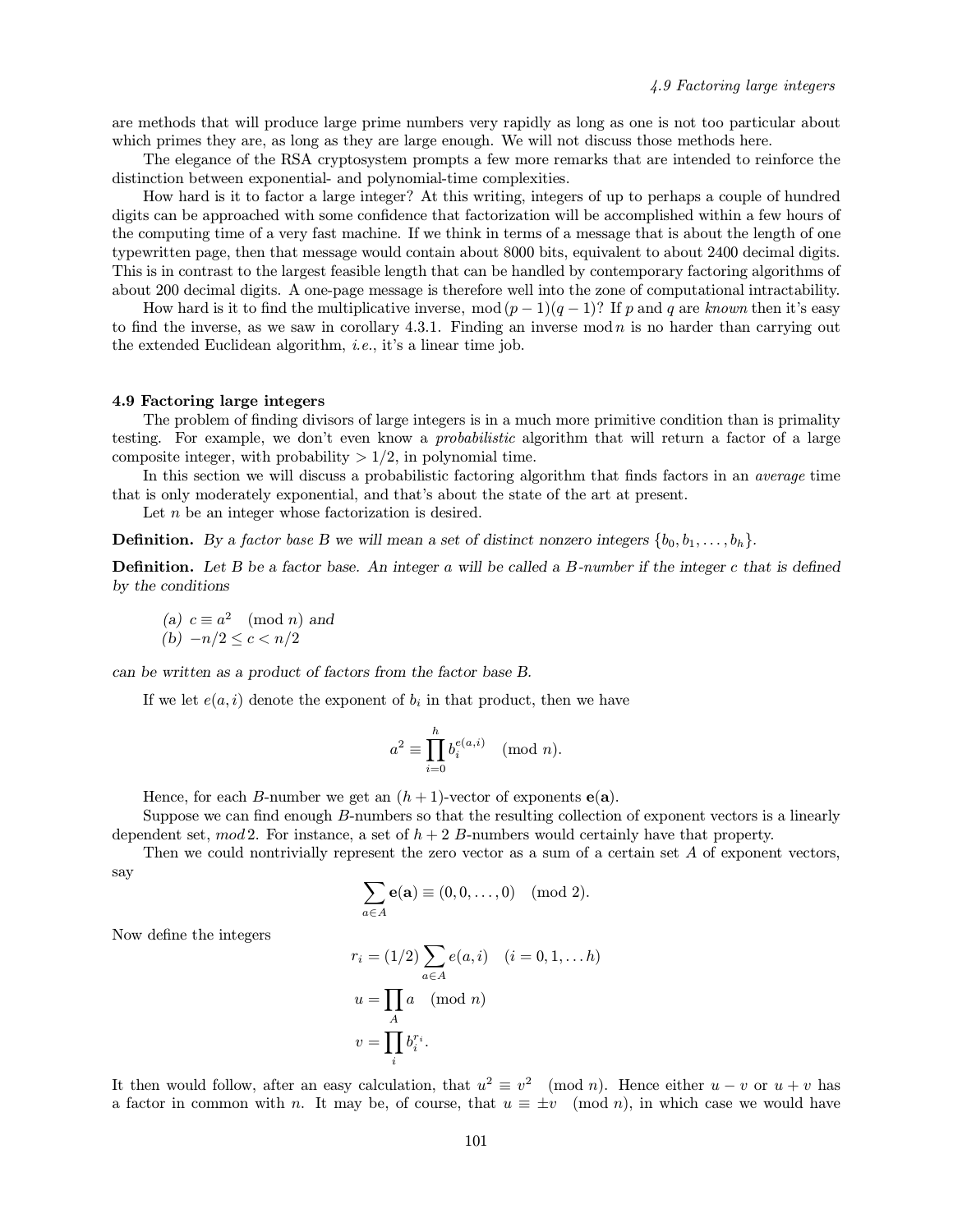learned nothing. However if neither  $u \equiv v \pmod{n}$  nor  $u \equiv -v \pmod{n}$  is true then we will have found a nontrivial factor of n, namely  $\gcd(u-v,n)$  or  $\gcd(u+v,n)$ .

#### Example:

Take as a factor base  $B = \{-2, 5\}$ , and let it be required to find a factor of  $n = 1729$ . Then we claim that 186 and 267 are B-numbers. To see that 186 is a B-number, note that  $186^2 = 20 \cdot 1729 + (-2)^4$ , and similarly, since  $267^2 = 41 \cdot 1729 + (-2)^4 5^2$ , we see that 267 is a B-number, for this factor base B.

The exponent vectors of 186 and 167 are  $(4, 0)$  and  $(4, 2)$  respectively, and these sum to  $(0, 0)$  (mod 2), hence we find that

$$
u = 186 \times 267 \equiv 1250 \pmod{1729}
$$

$$
r_1 = 4; \quad r_2 = 1
$$

$$
v = (-2)^4 (5)^1 = 80
$$

$$
gcd(u - v, n) = gcd(1170, 1729) = 13
$$

and we have found the factor 13 of 1729.

There might have seemed to be some legerdemain involved in plucking the B-numbers 186 and 267 out of the air, in the example above. In fact, as the algorithm has been implemented by its author, J. D. Dixon, one simply chooses integers uniformly at random from  $[1, n - 1]$  until enough B-numbers have been found so their exponent vectors are linearly dependent modulo 2. In Dixon's implementation the factor base that is used consists of  $-1$  together with the first h prime numbers.

It can then be proved that if n is not a prime power then with a correct choice of h relative to n, if we repeat the random choices until a factor of  $n$  is found, the average running time will be

$$
exp{(2 + o(1))} (log log log n)^{.5}
$$
.

This is not polynomial time, but it is moderately exponential only. Nevertheless, it is close to being about the best that we know how to do on the elusive problem of factoring a large integer.

## 4.10 Proving primality

In this section we will consider a problem that sounds a lot like primality testing, but is really a little different because the rules of the game are different. Basically the problem is to convince a skeptical audience that a certain integer is prime, requiring them to do only a small amount of computation in order to be so persuaded.

First, though, suppose you were writing a 100-decimal-digit integer  $n$  on the blackboard in front of a large audience and you wanted to prove to them that n was not a prime.

If you simply wrote down two smaller integers whose product was n, the job would be done. Anyone who wished to be certain could spend a few minutes multiplying the factors together and verifying that their product was indeed n, and all doubts would be dispelled.

Indeed\*, a spea ker at a mathematical convention in 1903 announced the result that  $2^{67} - 1$  is not a prime number, and to be utterly convincing all he had to do was to write

$$
2^{67} - 1 = 193707721 \times 761838257287.
$$

We note that the speaker probably had to work very hard to find those factors, but having found them it became quite easy to convince others of the truth of the claimed result.

A pair of integers r, s for which  $r \neq 1$ ,  $s \neq 1$ , and  $n = rs$  constitute a *certificate* attesting to the compositeness of n. With this certificate  $\mathcal{C}(n)$  and an auxiliary checking algorithm, viz.

(1) Verify that  $r \neq 1$ , and that  $s \neq 1$ 

(2) Verify that  $rs = n$ 

we can prove, in polynomial time, that  $n$  is not a prime number.

<sup>\*</sup> We follow the account given in V. Pratt, Every prime has a succinct certificate, SIAM J. Computing, 4 (1975), 214-220.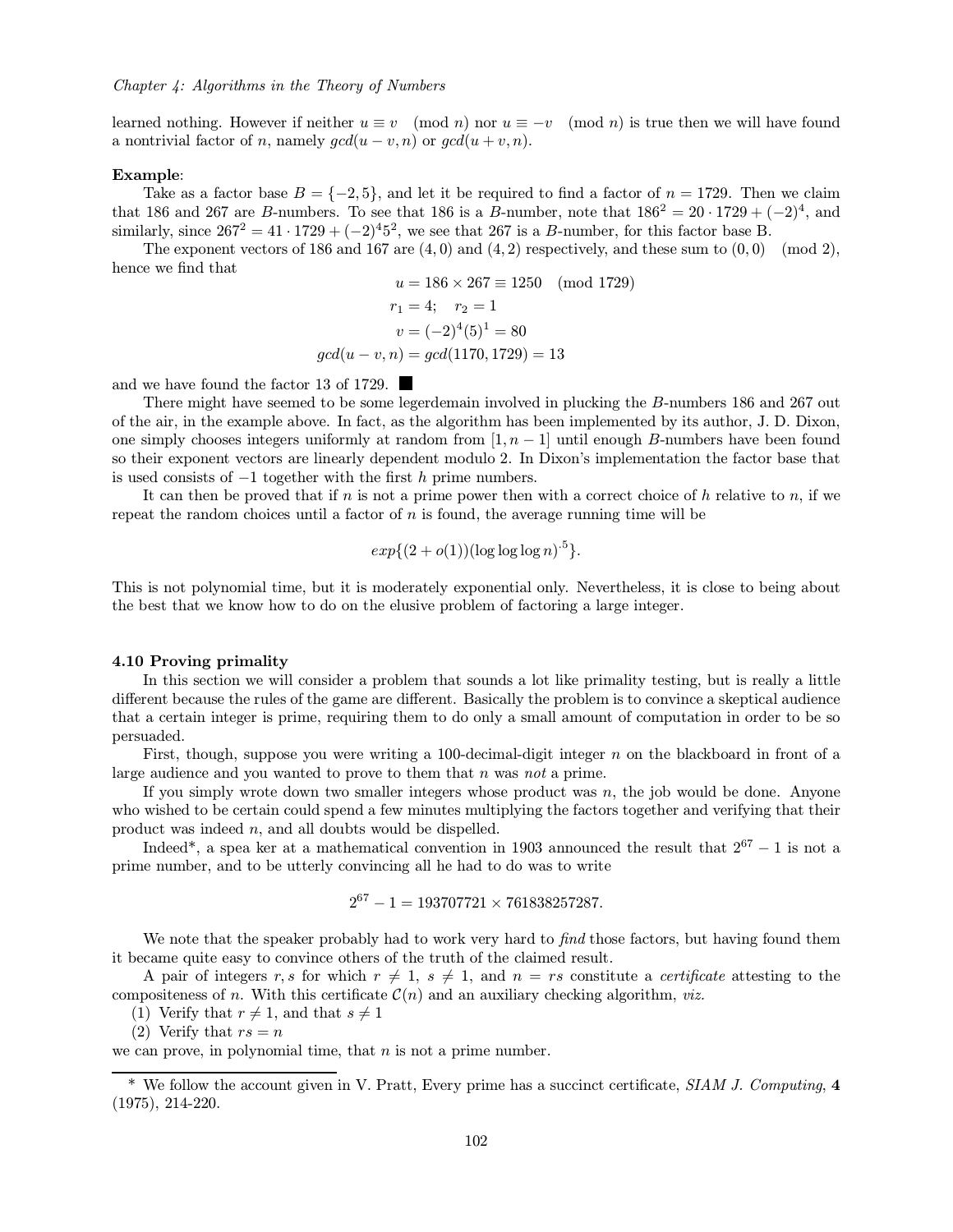Now comes the hard part. How might we convince an audience that a certain integer  $n$  is a prime number? The rules are that we are allowed to do any immense amount of calculation beforehand, and the results of that calculation can be written on a certificate  $\mathcal{C}(n)$  that accompanies the integer n. The audience, however, will need to do only a polynomial amount of further computation in order to convince themselves that  $n$  is prime.

We will describe a primality-checking algorithm  $\mathcal A$  with the following properties:

- (1) Inputs to A are the integer n and a certain certificate  $\mathcal{C}(n)$ .
- (2) If n is prime then the action of A on the inputs  $(n, \mathcal{C}(n))$  results in the output 'n is prime.'
- (3) If n is not prime then for every possible certificate  $\mathcal{C}(n)$  the action of A on the inputs  $(n, \mathcal{C}(n))$  results in the output 'primality of  $n$  is not verified.'
- (4) Algorithm A runs in polynomial time.

Now the question is, does such a procedure exist for primality verification? The answer is affirmative, and we will now describe one. The fact that primality can be quickly verified, if not quickly discovered, is of great importance for the developments of Chapter 5. In the language of section 5.1, what we are about to do is to show that the problem 'Is  $n$  prime?' belongs to the class NP.

The next lemma is a kind of converse to 'Fermat's little theorem' (theorem 4.5.2 ).

**Lemma 4.10.1.** Let p be a positive integer. Suppose there is an integer x such that  $x^{p-1} \equiv 1 \pmod{p}$ and such that for all divisors d of  $p-1$ ,  $d < p-1$ , we have  $x^d \neq 1 \pmod{p}$ . Then p is prime.

**Proof:** First we claim that  $gcd(x, p) = 1$ , for let  $g = gcd(x, p)$ . Then  $x = gg'$ ,  $p = gg''$ . Since  $x^{p-1} \equiv 1$ (mod p) we have  $x^{p-1} = 1 + tp$  and  $x^{p-1} - tp = (gg')^{p-1} - tgg'' = 1$ . The left side is a multiple of g. The right side is not, unless  $q = 1$ .

It follows that  $x \in U_p$ , the group of units of  $\mathbb{Z}_p$ . Thus x is an element of order  $p-1$  in a group of order  $\phi(p)$ . Hence  $(p-1)|\phi(p)$ . But always  $\phi(p) \leq p-1$ . Hence  $\phi(p) = p-1$  and p is prime.

Lemma 4.10.1 is the basis for V. Pratt's method of constructing certificates of primality. The construction of the certificate is actually *recursive* since step  $3<sup>0</sup>$  below calls for certificates of smaller primes. We suppose that the certificate of the prime 2 is the trivial case, and that it can be verified at no cost.

Here is a complete list of the information that is on the certificate  $\mathcal{C}(p)$  that accompanies an integer p whose primality is to be attested to:

- $1^0$ : a list of the primes  $p_i$  and the exponents  $a_i$  for the canonical factorization  $p-1=\prod_{i=1}^r p_i^{a_i}$
- $2^0$ : the certificates  $\mathcal{C}(p_i)$  of each of the primes  $p_1,\ldots,p_r$
- $3^0$ : a positive integer x.

To verify that  $p$  is prime we could execute the following algorithm  $\mathcal{B}$ :

- (B1) Check that  $p-1 = \prod p_i^{a_i}$ .
- (B2) Check that each  $p_i$  is prime, using the certificates  $\mathcal{C}(p_i)$   $(i = 1, r)$ .
- (B3) For each divisor d of  $p-1$ ,  $d < p-1$ , check that  $x^d \not\equiv 1 \pmod{p}$ .
- (B4) Check that  $x^{p-1} \equiv 1 \pmod{p}$ .

This algorithm  $\beta$  is correct, but it might not operate in polynomial time. In step B3 we are looking at every divisor of  $p-1$ , and there may be a lot of them.

Fortunately, it isn't necessary to check every divisor of  $p-1$ . The reader will have no trouble proving that there is a divisor d of  $p-1$   $(d < p-1)$  for which  $x^d \equiv 1 \pmod{p}$  if and only if there is such a divisor that has the special form  $d = (p-1)/p_i$ .

The primality checking algorithm  $A$  now reads as follows.

- (A1) Check that  $p-1 = \prod p_i^{a_i}$ .
- (A2) Check that each  $p_i$  is prime, using the certificates  $\mathcal{C}(p_i)(i=1,r)$ .
- (A3) For each  $i := 1$  to r, check that

$$
x^{(p-1)/p_i} \not\equiv 1 \pmod{p}.
$$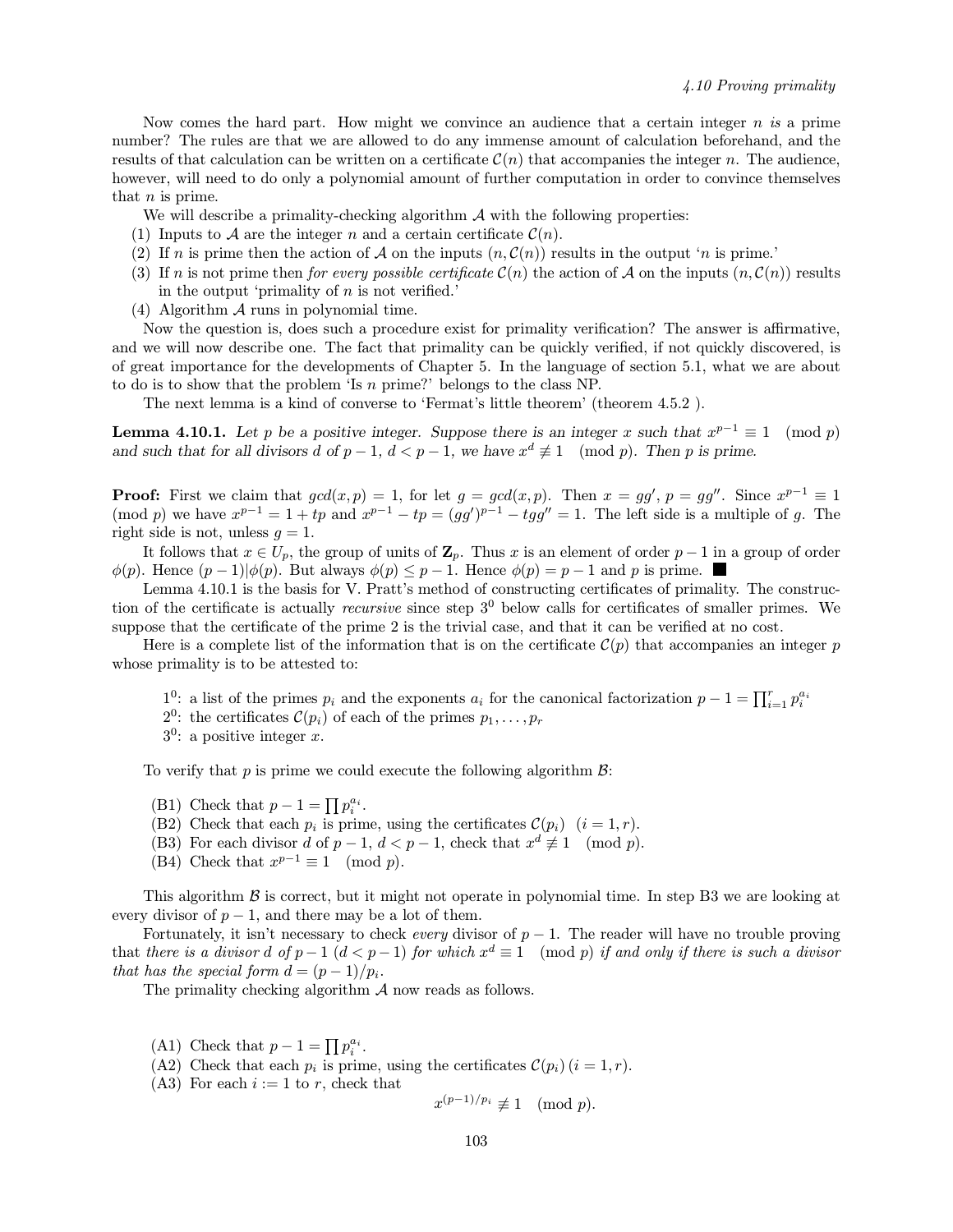(A4) Check that  $x^{p-1} \equiv 1 \pmod{p}$ .

Now let's look at the complexity of algorithm  $A$ .

We will measure its complexity by the number of times that we have to do a computation of either of the types (a) 'is  $m = \prod q_j^{b_j}$ ?' or (b) 'is  $y^s \equiv 1 \pmod{p}$ ?'

Let  $f(p)$  be that number. Then we have (remembering that the algorithm calls itself r times)

$$
f(p) = 1 + \sum_{i=2}^{r} f(p_i) + r + 1
$$
\n(4.10.1)

in which the four terms, as written, correspond to the four steps in the checking algorithm. The sum begins with  $i = 2$ ' because the prime 2, which is always a divisor of  $p - 1$ , is 'free.'

Now (4.10.1) can be written as

$$
g(p) = \sum_{i=2}^{r} g(p_i) + 4
$$
\n(4.10.2)

where  $q(p)=1+f(p)$ . We claim that  $q(p) \leq 4 \log_2 p$  for all p.

This is surely true if  $p = 2$ . If true for primes less than p then from (4.10.2),

$$
g(p) \le \sum_{i=2}^{r} \{4\log_2 p_i\} + 4
$$
  
=  $4\log_2 \{\prod_{i=2}^{r} p_i\} + 4$   
 $\le 4\log_2 \{(p-1)/2\} + 4$   
=  $4\log_2 (p-1)$   
 $\le 4\log_2 p.$ 

Hence  $f(p) \leq 4\log_2 p - 1$  for all  $p \geq 2$ .

Since the number of bits in p is  $\Theta(\log p)$ , the number  $f(p)$  is a number of executions of steps that is a polynomial in the length of the input bit string. We leave to the exercises the verification that each of the steps that  $f(p)$  counts is also executed in polynomial time, so the entire primality-verification procedure operates in polynomial time. This yields

Theorem 4.10.1. (V. Pratt, 1975) There exist a checking algorithm and a certificate such that primality can be verified in polynomial time.

## Exercises for section 4.10

1. Show that two positive integers of b bits each can be multiplied with at most  $O(b^2)$  bit operations (multiplications and carries).

2. Prove that step A1 of algorithm  $A$  can be executed in polynomial time, where time is now measured by the number of bit operations that are implied by the integer multiplications.

3. Same as exercise 2 above, for steps A3 and A4.

4. Write out the complete certificate that attests to the primality of 19.

5. Find an upper bound for the total number of bits that are in the certificate of the integer  $p$ .

- 6. Carry out the complete checking algorithm on the certificate that you prepared in exercise 4 above.
- 7. Let  $p = 15$ . Show that there is no integer x as described in the hypotheses of lemma 4.10.1.
- 8. Let  $p = 17$ . Find all integers x that satisfy the hypotheses of lemma 4.10.1.